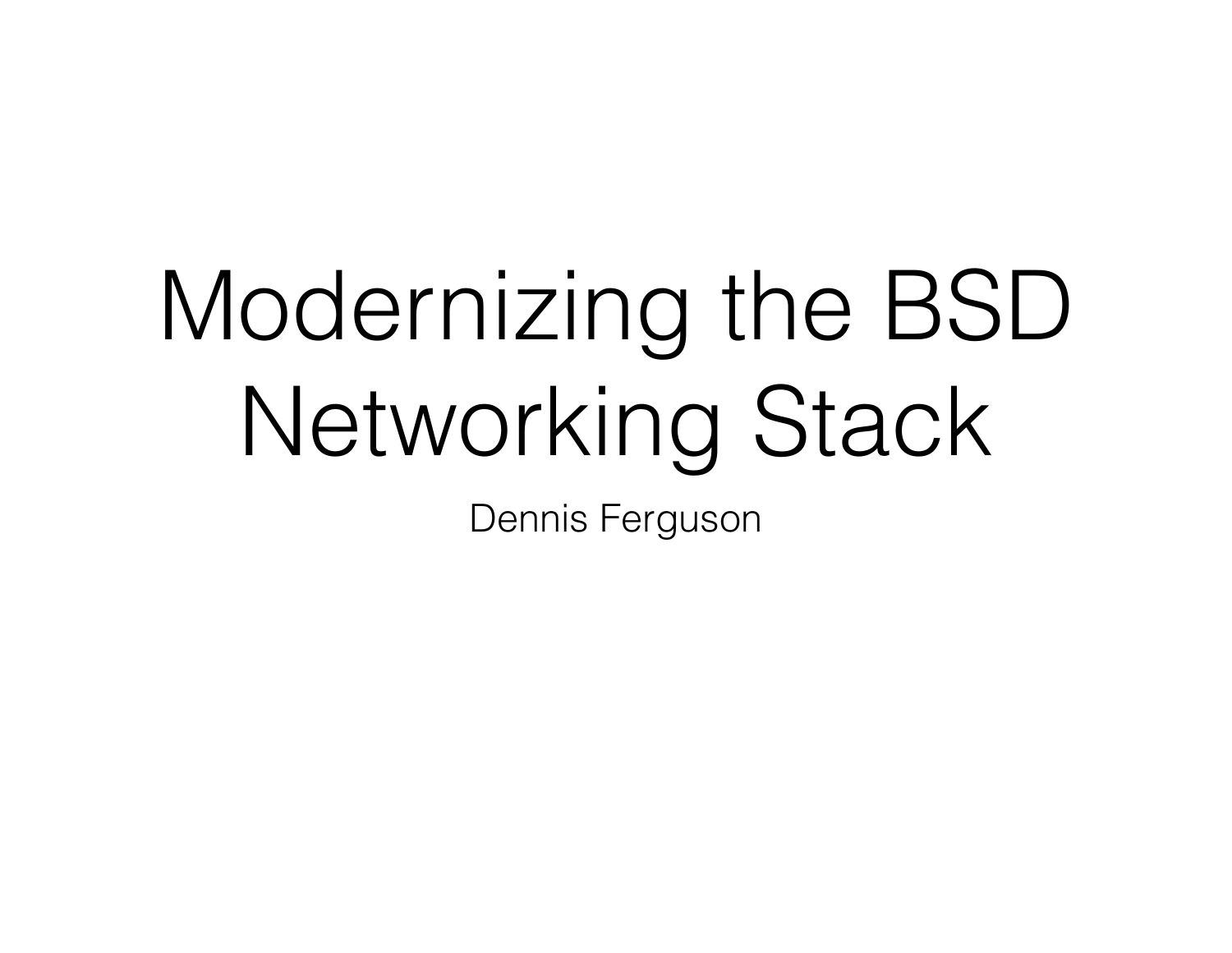### About Me

- I've been a Unix (v7) user since about 1980
- I learned to love networking by reading, using and modifying the BSD network stack, starting with 4.2BSD (I think a beta version) in 1983
- I have developed software for four BSD-based host-inrouter projects
	- the original CA\*net routers, ca. 1990
	- the T3 NSFnet routers (AIX host), ca. 1992
	- Ipsilon Networks routers for a while, ca. 1995
	- Juniper Networks routers, since 1996
- I've acquired some opinions in the process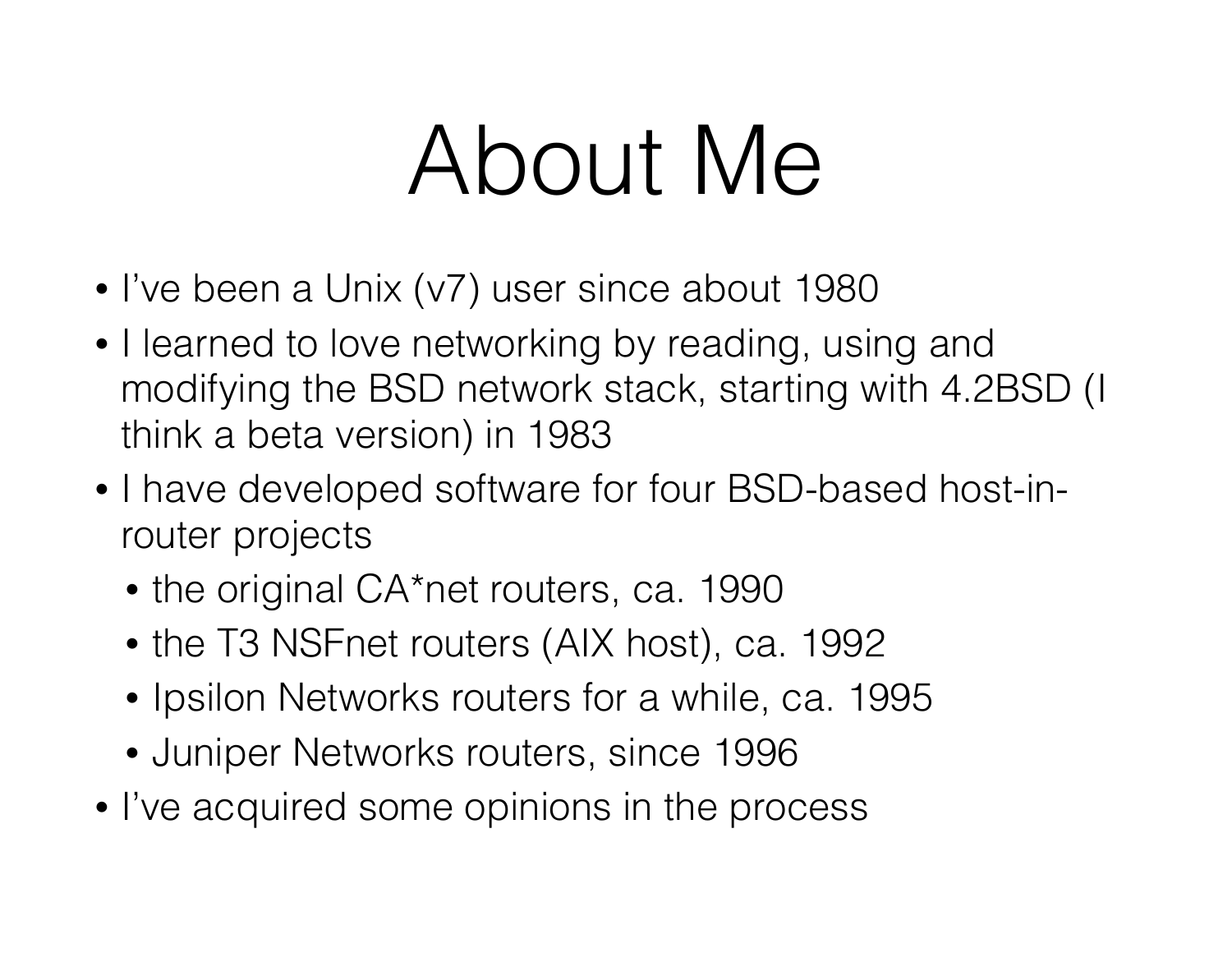## About This Talk

- I started off thinking I could may write a polemic about the BSD network stack and how many things I had to do to make it useful as a host-in-a-router, but I found I couldn't. The BSD network stack is good, it is just a bit old and its roots in a simpler time are showing
- Never-the-less I did have to do a fair amount of work to turn this into something that could be used by a good (for its time) router. While the implementation was a quick hack the basic organization turned out to be good and has lasted far longer than I'd imagined it might
- What I want to talk about are some basic organizational bits which were changed in the stack which turned out to have significant utility. This mostly deals with interface representation and route maintenance; changing these two bits made all other issues easier
- I also believe the best result for multicore scaling is obtained, in both a router and a host, if the basic stateless packet forwarding can be done without locks at all. This requires that packet processing access global data through a limited number of structures which can be modified while being read. We didn't start off with this in mind but it ended up what we did do was the right shape. I won't talk much about this, but you might keep it in mind that this is one of the places this is going.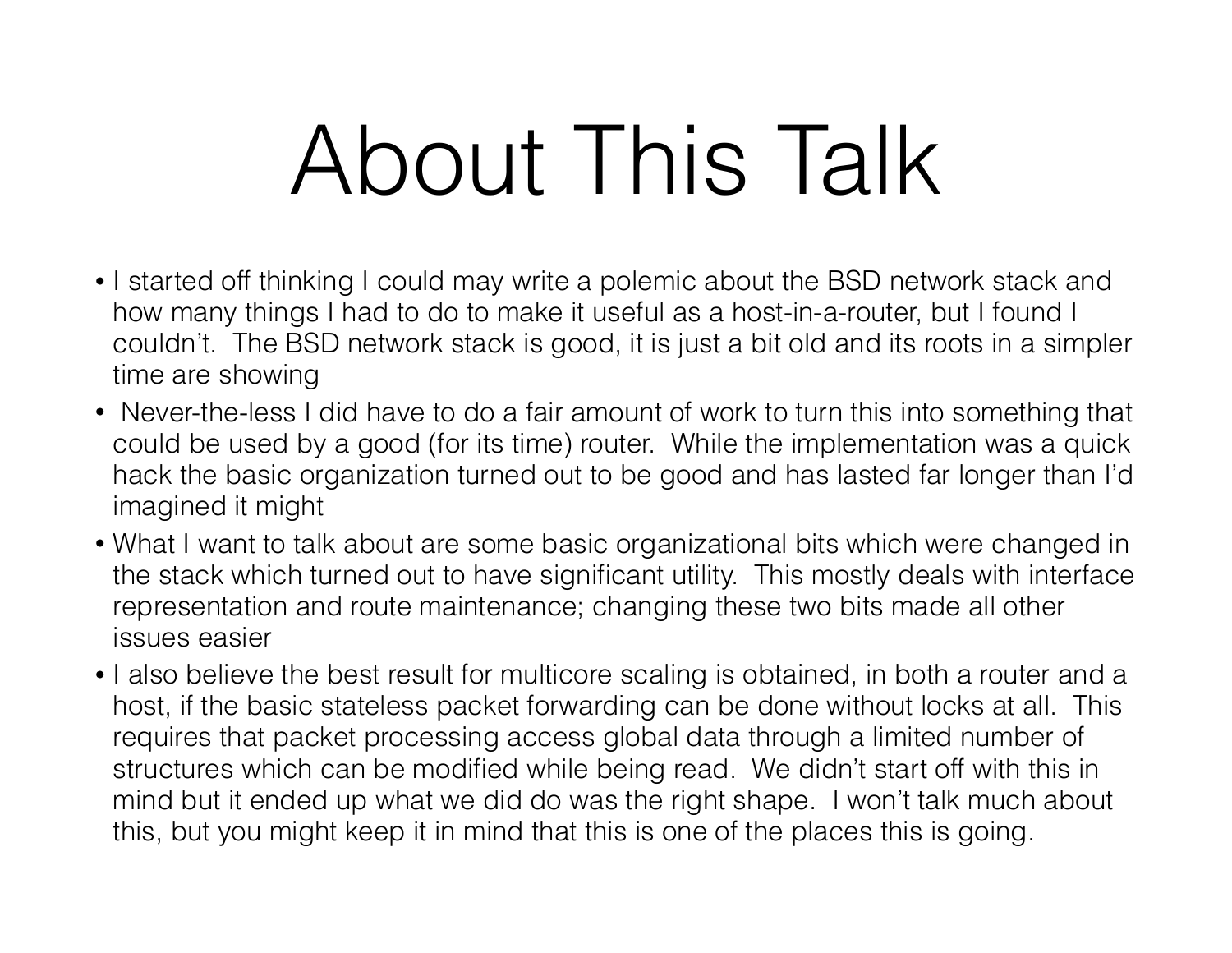## Hosts versus Routers

- Hosts deal in packets which are somehow addressed to or originated by, or for, applications running locally
- Routers additionally deal with packets which are not of interest to local applications, but are instead forwarded directly from one interface to another.
- You can route packets through the same kernel that supports local applications (BSD has always supported this) but at some scale it makes sense to move if $\rightarrow$ if forwarding to dedicated hardware. All but the first router I worked on did the latter.
- Even when forwarding is done elsewhere the host-in-therouter remains to support local applications.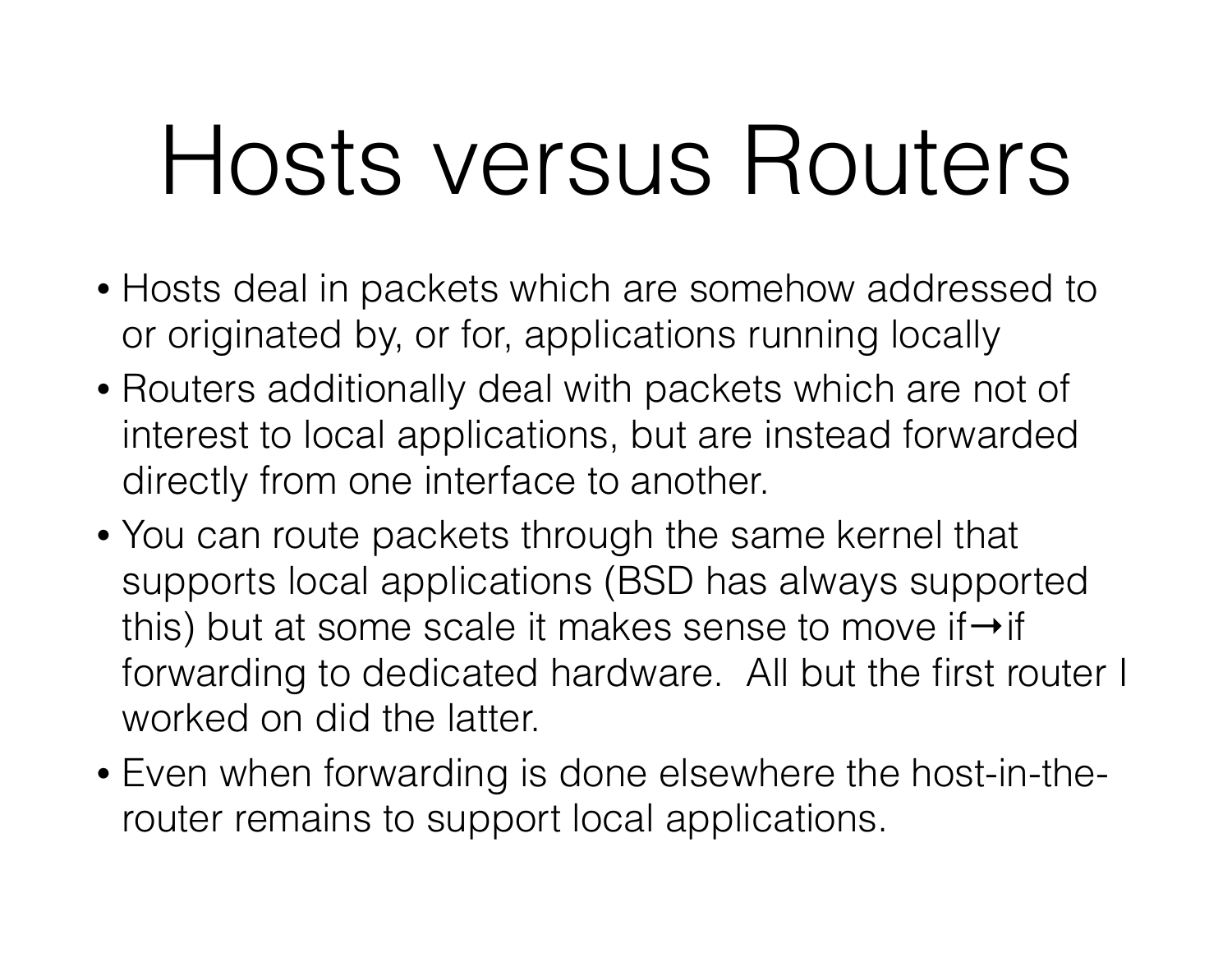#### Hosts versus Hosts-in-Routers

- Apart from packet forwarding, networking loads for hosts-in-routers may differ from that for hosts
	- Routers (and hence hosts-in-routers) typically have more interfaces, more direct neighbours and more local addresses.
	- Routers typically need to maintain a larger number of routes to make correct routing choices for locally-originated packets.
- These are solely differences of scale. A good hostin-a-router will also be a good, scalable host.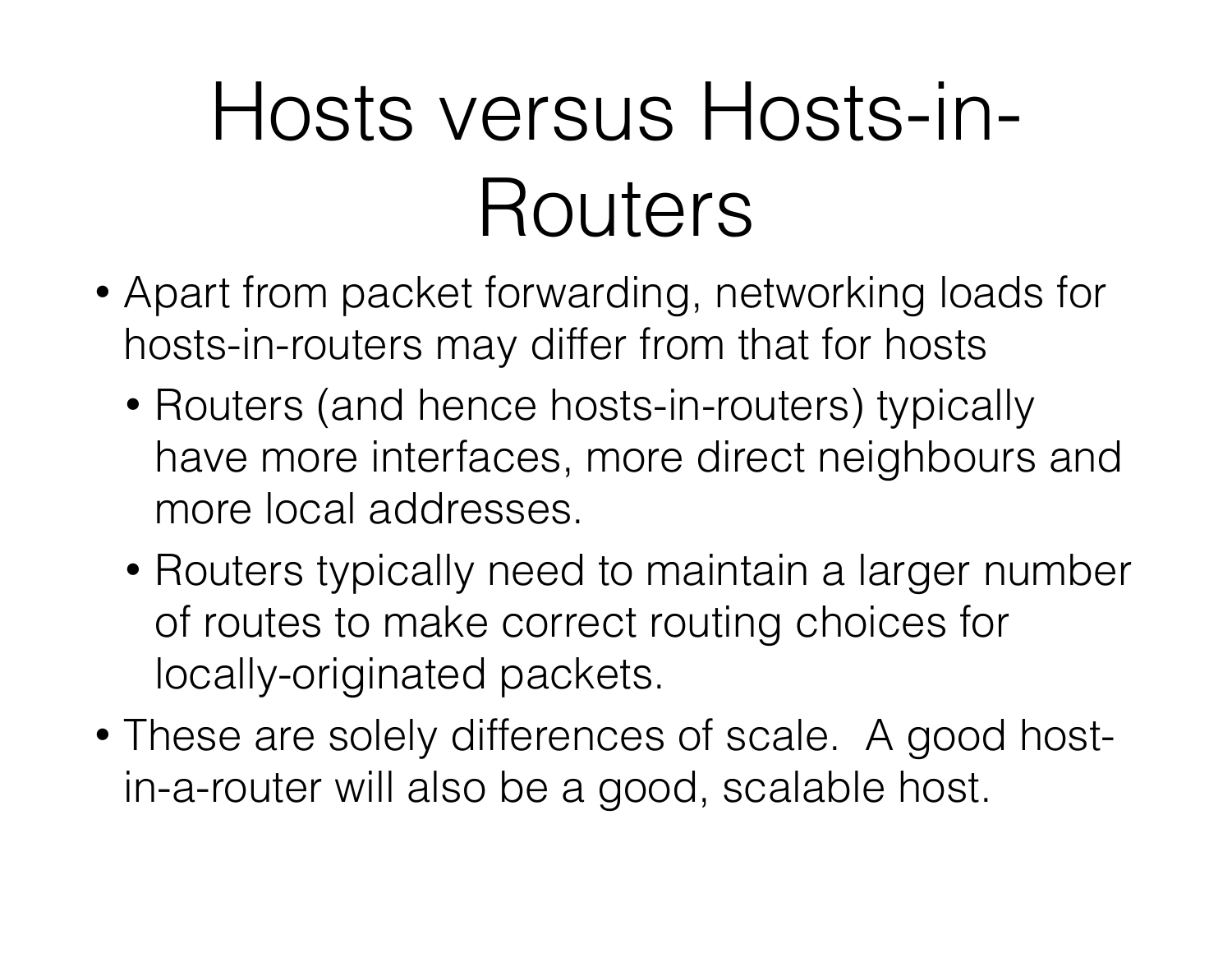### BSD as a Host-in-a-Router

- It is difficult to use an unmodified BSD network stack for a modern host-in-a-router
- The fundamental difficulties with this seem to have three root causes:
	- The representation of interfaces in a BSD kernel
	- The representation of routes and next hops, and the procedures for determining routing
	- The embedded assumptions of limited scale
- I would like to explore some aspects of these, describing what the issues are and what we ended up doing to improve the situation while reorganizing for better MP scaling
- As noted previously, I believe work to provide better networking support for a host-in-a-router also provides better host networking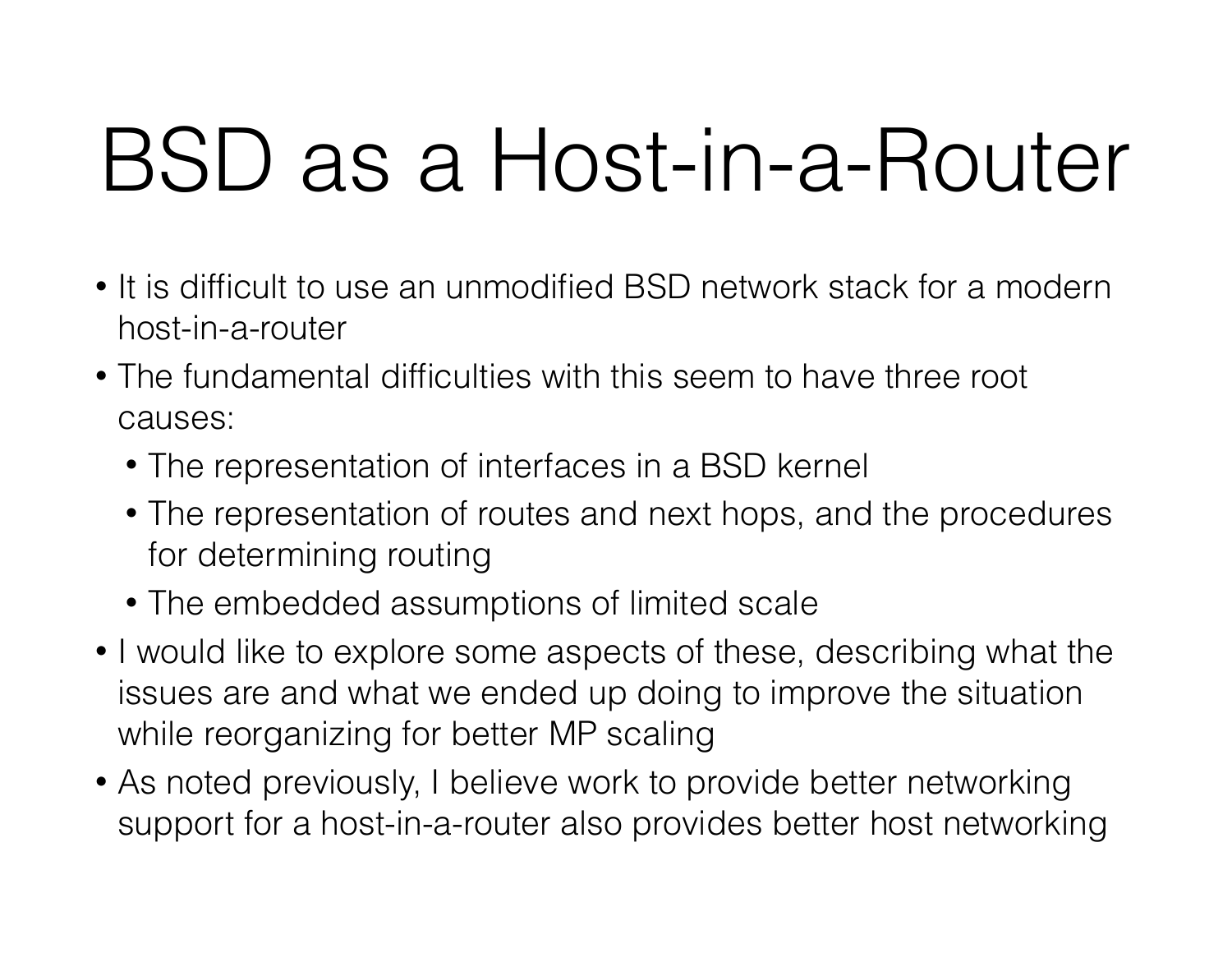### Network Interfaces: The Hardware View

- Most people are pretty clear about the hardware view of network interface hardware:
	- It has a connector (or antenna) to attach it to the network physically
	- It has a physical/logical layer state (up/down/...)
	- It may require configuration of physical layer parameters, like media selection or clocking
	- It has an output queue to buffer mismatches in capacity and demand
	- It has an L2 encapsulation (or several alternatives) which typically may include L2 station addresses and packet protocol identifiers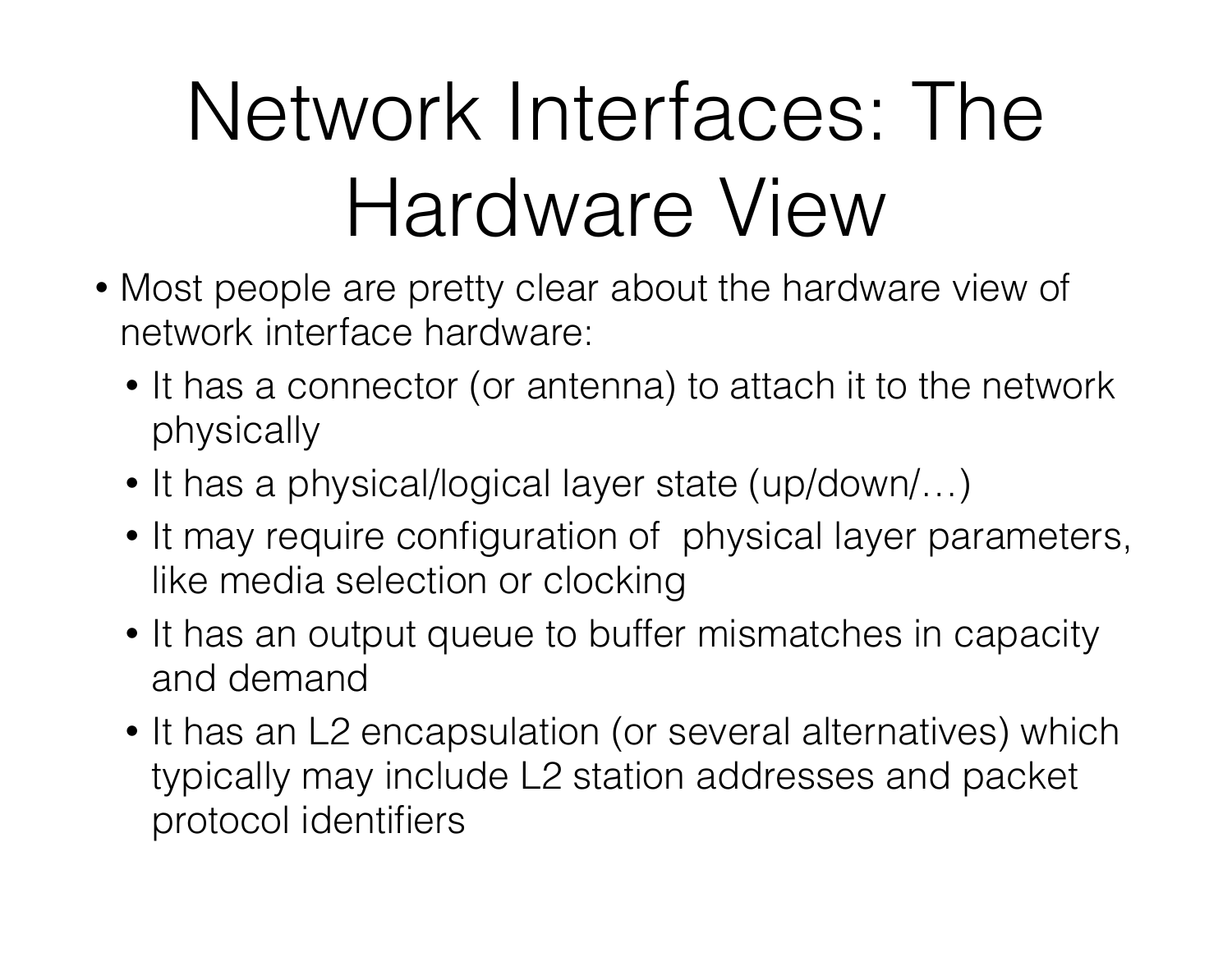### Network Interfaces: The Protocol View

- IP (including IPv6) sends packets to and receives packets from interfaces, but what it defines as an "interface" is not the same as the hardware view
- For IP an "interface" is now almost always defined by multicast scope. The neighbours on a single interface are those that can receive a single multicast/ broadcast addressed packet sent out the interface. Neighbours that can't receive that packet are on another interface.
- This view of "interface" is imposed or encouraged by:
	- The IP multicast service
	- IP routing protocols, generally
	- ARP and ND
- This is a fairly new problem. When the BSD network stack was originally implemented none of those protocols were used (not even ARP). See RFC796 and RFC895 for the types of networks for which the original stack was designed.
- Note that while NBMA networks still find support in IP routing protocols, in practice more recent NBMA networks (ATM, Frame Relay) are (or, were) generally treated as multiple point-to-point "interfaces" to maintain the scope definition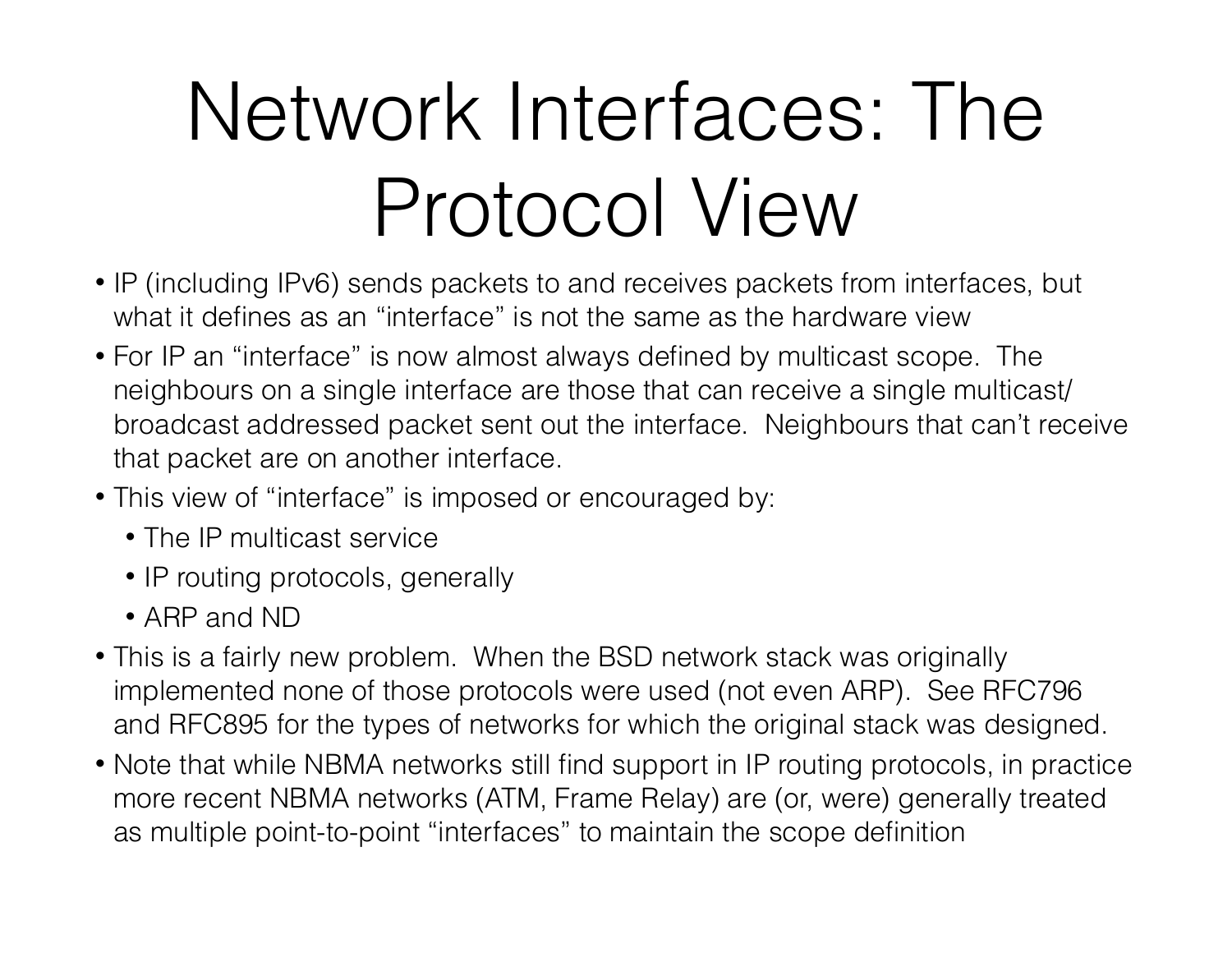#### Where Hardware and Protocol Interfaces are Mismatched

- For some types of configurations one hardware interface may need to be represented by multiple protocol interfaces
	- Fthernet with VI ANs
	- Frame Relay and ATM (i.e. relatively modern NBMA)
	- encapsulation-defined "interfaces" like PPPoE or tunnelling protocols
- For some interface arrangements several hardware interfaces may need to be treated as one protocol interface
	- Aggregated Ethernet
	- MI PPP
	- Bridging
- For some arrangements the relationship can be several to several
	- VLANs and PPPoE on aggregated Ethernet
- Making the relationship between hardware and protocol interfaces transparent is useful. While many VLAN "protocol" interfaces can share a single hardware ethernet there is still only one hardware down flag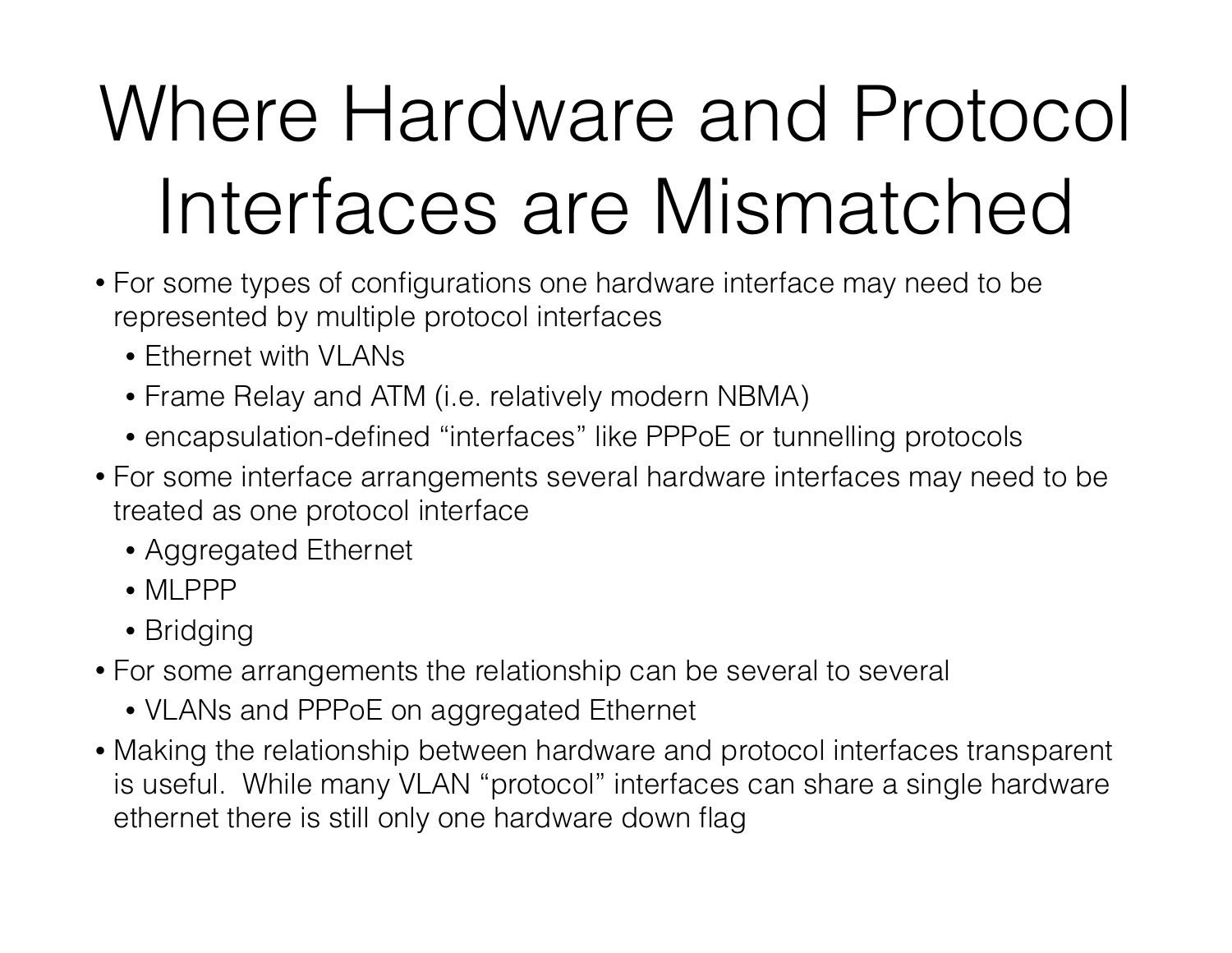### (De)Multiplexing Protocol "Interfaces"

- The protocol interface of an incoming packet is recognized by a combination of the hardware interface it arrived on and some value in the packet's L2 header
	- For ethernet VLANs, the VLAN tag
	- For frame relay, the DLCI
	- For ATM, the VPI/VCI
	- For PPPoE, the ethertype, session ID and source MAC address
- To send a packet out a protocol interface requires encapsulating the packet with the appropriate L2 header and queuing it to the hardware interface output queue
- Each protocol interface sharing a single hardware interface is distinguished solely by an L2 header construction; there is still only a single output queue and input stream, that of the hardware interface
- While hardware interface configuration may be heavy weight, each protocol interface added to it adds only an additional L2 header variant. The marginal cost of adding a new protocol interface to existing hardware should be cheap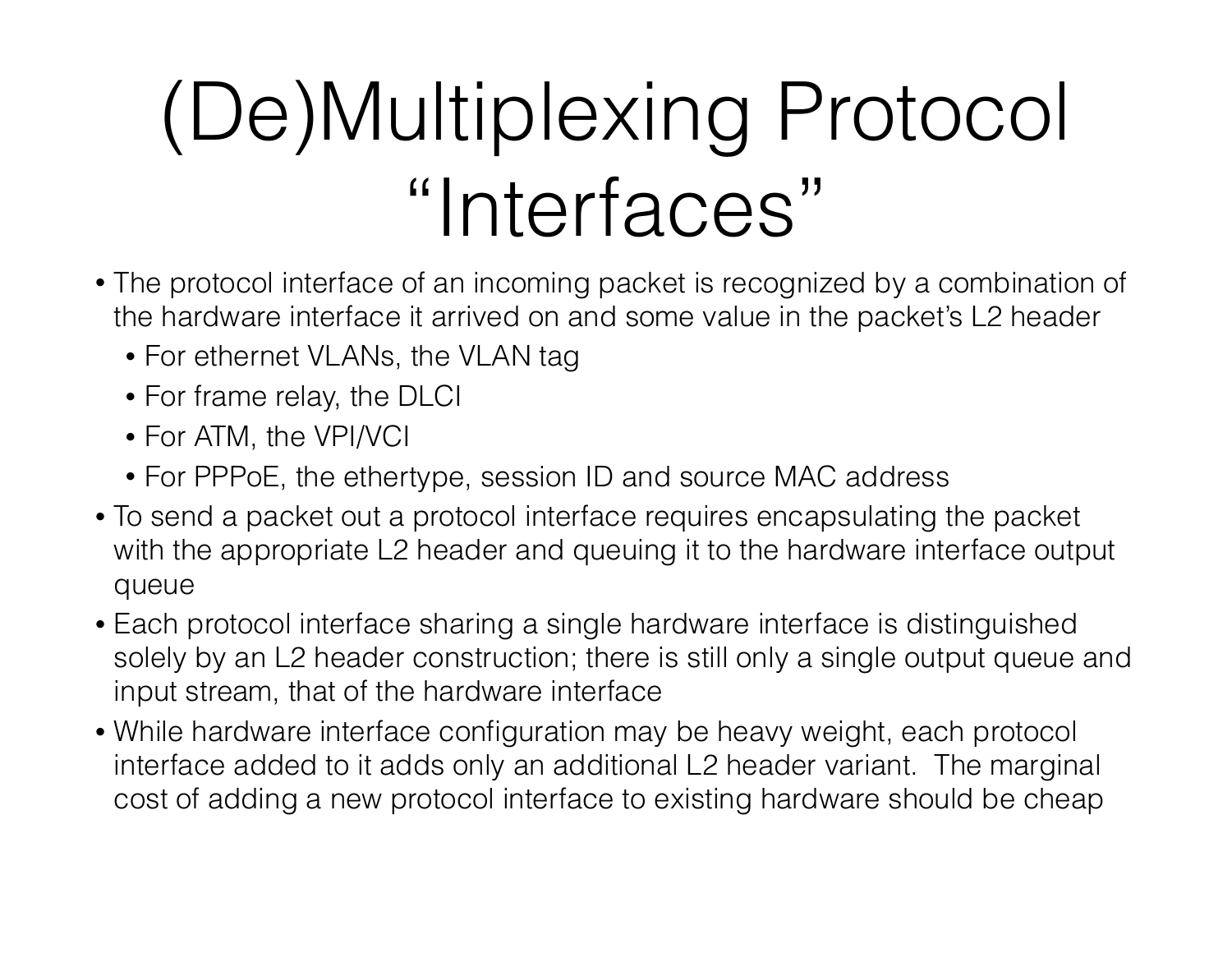### What BSD Provides to Deal With Interfaces

- An interface is represented by a struct ifnet. Hardware, protocol and pseudo interfaces all need to be represented by a struct ifnet since that is all there is.
	- A struct ifnet is quite large since it always includes the locking and queue structures, and procedure handles, required for a hardware interface
	- The fact that while there may be many protocol-level interfaces there is only one piece of hardware is opaque. There are many hardware down flags, many physical layer configuration variables and many output queues.
- For anything beyond the most basic configuration this is exceedingly messy.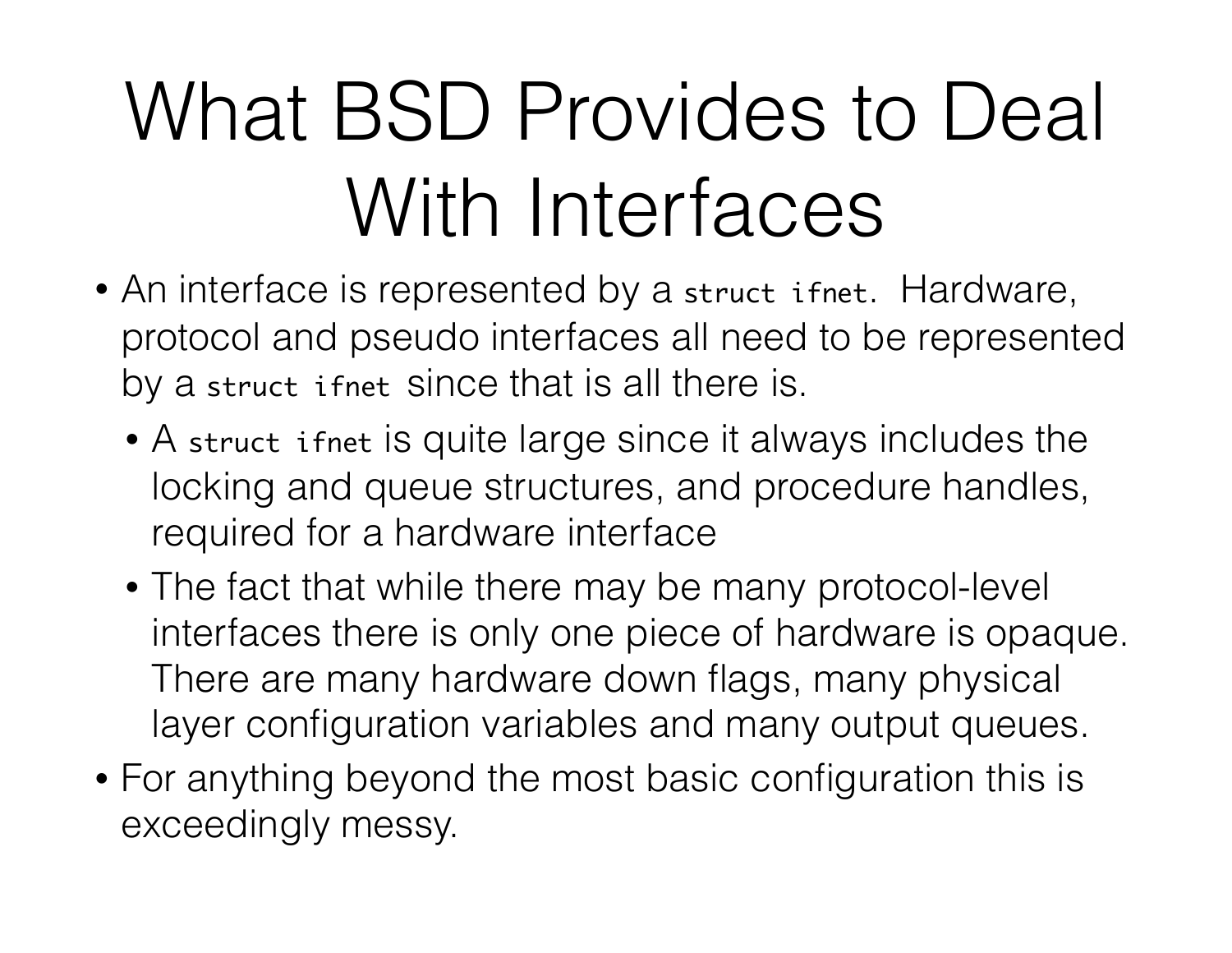#### What BSD Provides to Configure Protocols on Interfaces

- To enable a protocol on a struct ifnet you add an address for that protocol to its list of addresses. This has problems:
	- Some protocols an interface might be configured for, like IEEE 802 bridging, have no address to configure and need special casing.
	- IPv4 doesn't need interface addresses in some cases, like point-to-point links between routers, but there is no way to enable the protocol without them. It also wants an interface enabled for IPv4 without addresses to run a DHCP client to learn the addresses to configure (dhcpcd works around this by sending and receiving raw packets with bpf instead, a sure sign the protocol stack is missing something).
	- IPv6 has the opposite problem. It never needs to run without an interface address since it can (must?) make one up and add it to the interface automatically. Since adding an address is how you tell it you want a protocol enabled, adding one automatically leaves you no way to tell it when you don't want IPv6 enabled, adding another special case.
- This also ignores the fact that there may be other protocol-specific things (in and out firewall filters, a routing instance, a protocol MTU, procedure handles) to be configured when a protocol is enabled on an interface even if you don't have an address.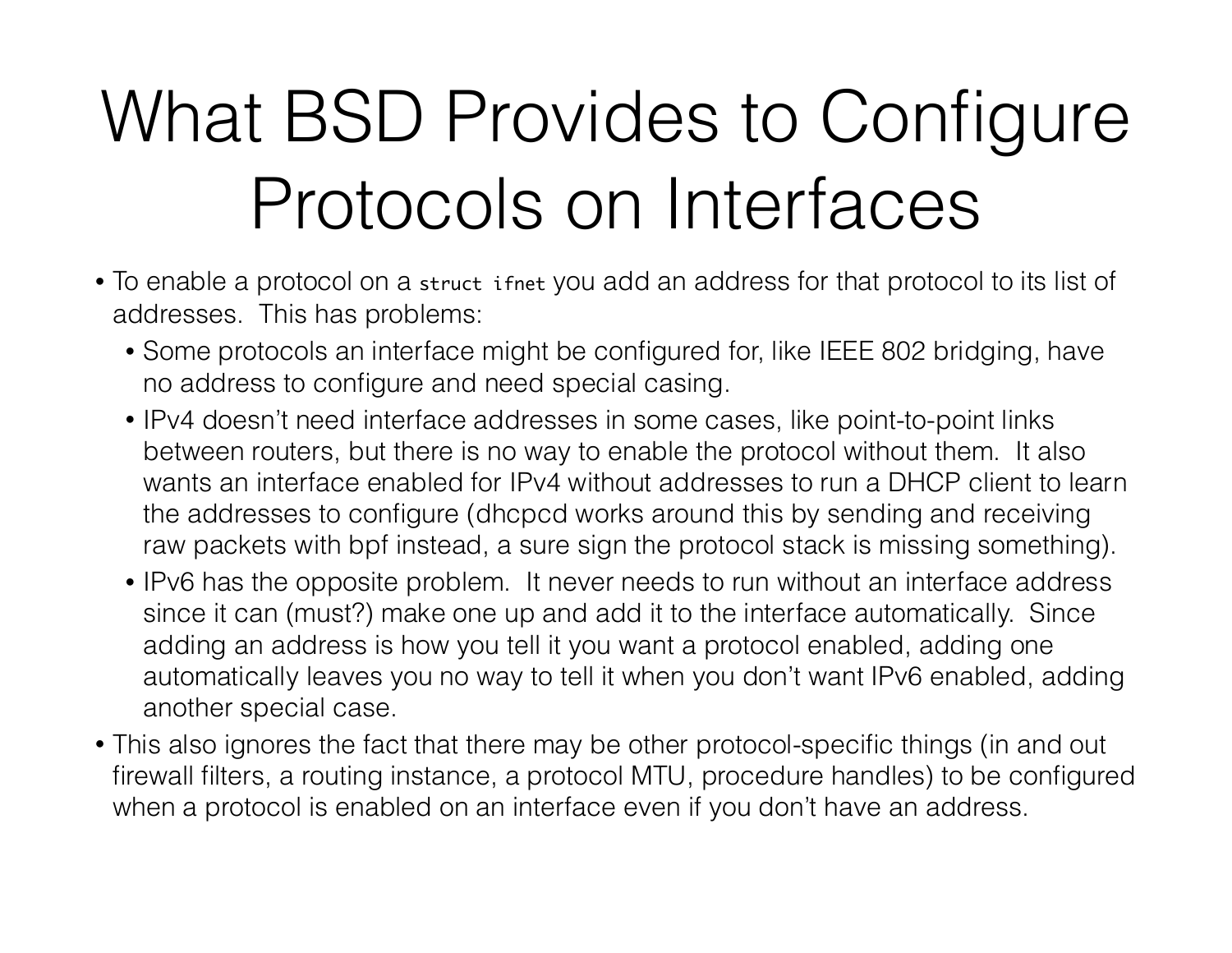### Hierarchical Interface Configuration

- A happier result can be obtained by splitting the struct ifnet into components that can be assembled into an interface configuration in a bigger variety of ways. The interface configuration components are:
	- The ifdevice\_t, or ifd. Represents the configuration of a thing that has an output queue, i.e. the hardware view of an "interface".
	- The iflogical\_t, or ifl. Represents the protocol view of an "interface", and the L2 values associated with that view.
	- The iffamily\_t, or iff. Configures a particular protocol (IPv4, IPv6, bridging, …) onto an interface.
	- The ifaddr\_t, or ifa. Configures addresses onto a protocol family.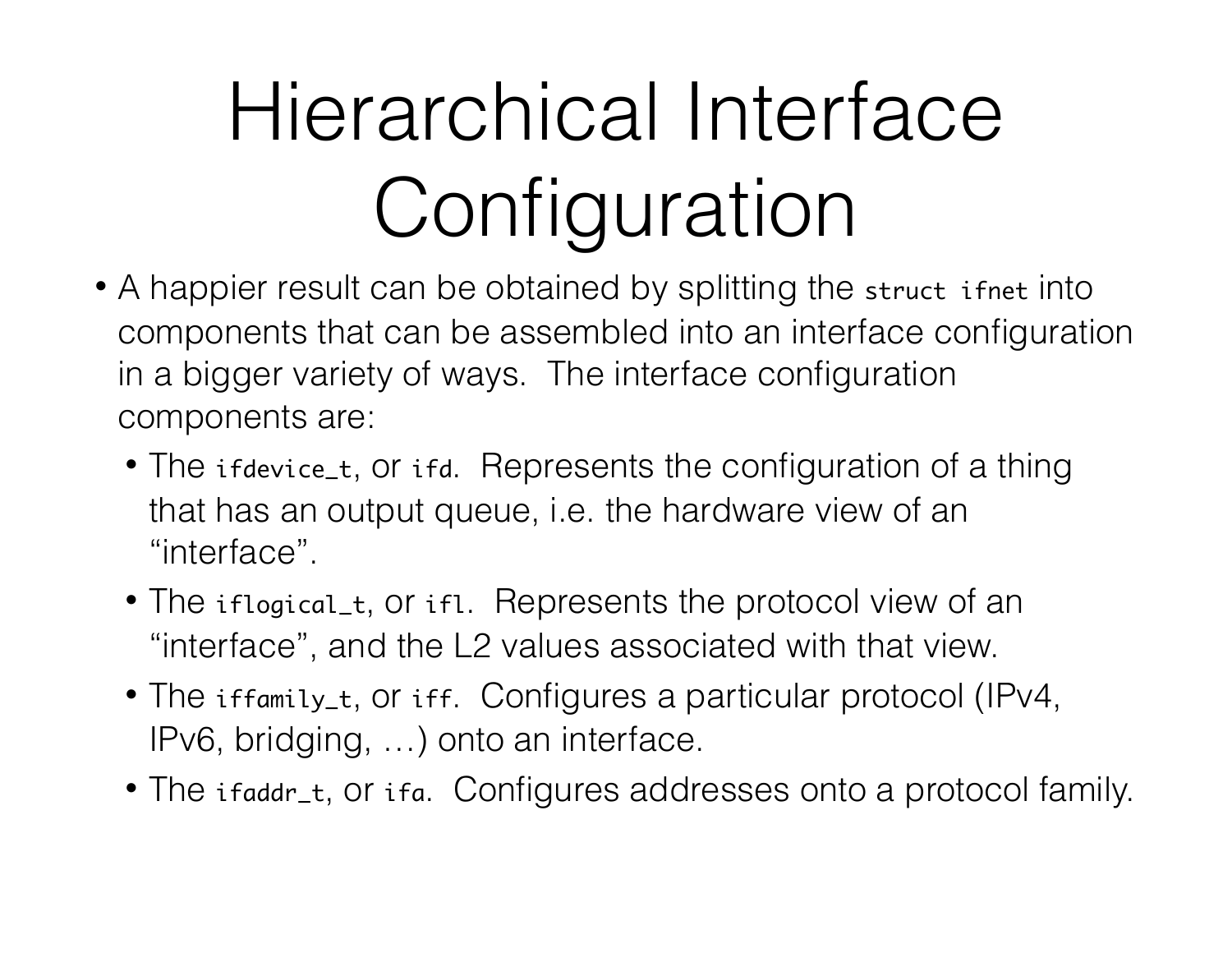### The ifdevice\_t

- The ifd is the structure autoconf will add when it finds appropriate hardware configured in a system.
- Holds configuration related to media selection, framing and clocking, i.e. the things needed by anything with a connector.
- Has a "down" flag representing the state of the hardware.
- Has an MRU, the maximum frame size that can be received and sent
- Has hardware-related procedure handles and an output queue
- Has an "encapsulation" selector (needed for HDLC interfaces) which defines what is acceptable to configure on top of this.
- Two types of structures may be configured as children of an ifd:
	- Zero or more if d's (this is probably no longer needed)
	- Zero or more if i's
- Naming is, e.g., wm%u, the same as a struct ifnet that might sit in the same place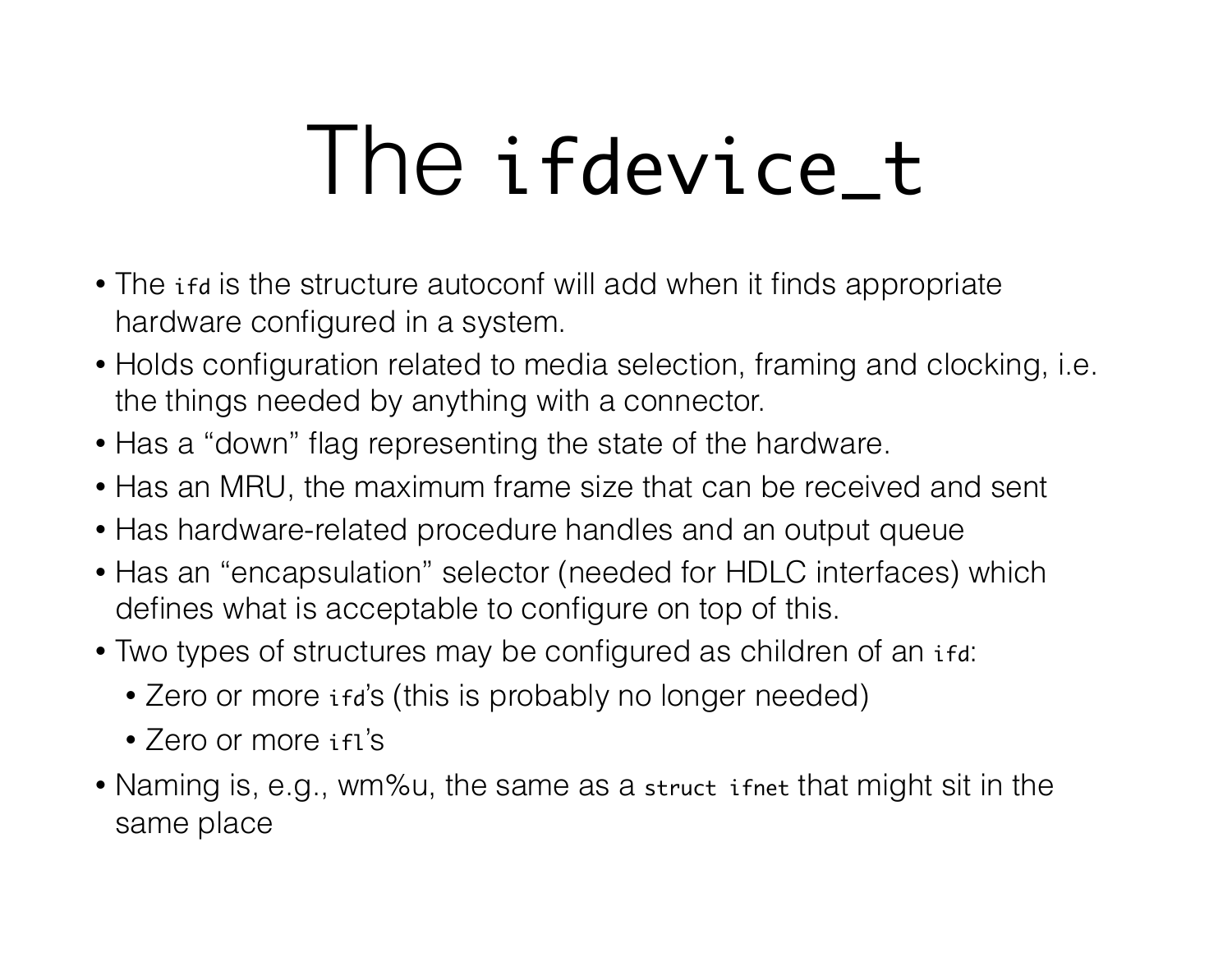## The iflogical\_t

- An iff can be added as the child of an iff or another iff.
- Has an L2 identifier defining how packets for this ifl are distinguished, e.g. a VLAN tag for the child of an ethernet ifd (NULL is acceptable) or a VPI/VCI for the child of an ATM ifd
- Has a type. A PPP if might be the child of an HDLC interface or an ethernet if a (for PPPoE).
	- The parent structure is the arbiter of good taste for the types and L2 identifiers a child may use.
- Has a "down" flag for use, e.g., to reflect the state of PPP LCP. Also collects the state of "down" flags in parent structures.
- Two types of structures may be added as children:
	- Zero or more if i's
	- Zero or more iff's
- Naming is the name of its parent structure with a .%u appended, e.g. "wm0.2". If an ifl name omits the .%u suffix, .0 is assumed.
- Also has the if index as an alternative name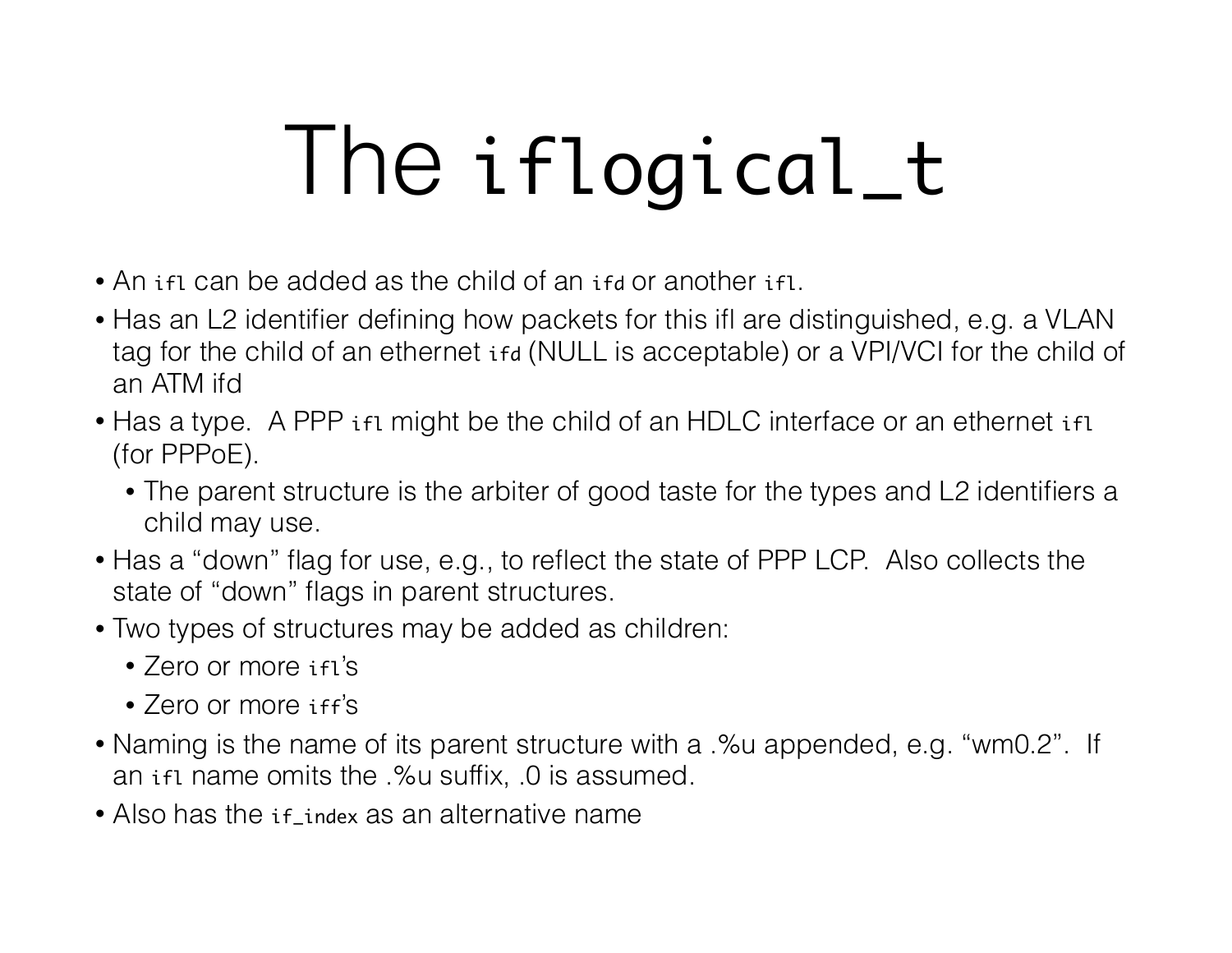## Ine iffamily\_t

- An iff can be added as the child of an ifl.
- A protocol family is configured "up" on an interface (to the extent possible without address configuration) when an iff for the family is added to the interface (but not before that).
- Has a "type" indicating the protocol family, e.g. IPv4, IPv6, bridging. Only one iff of a type can be configured on the same ifl, and not all iff types are compatible
- Has a routing instance identifier, i.e. selects a table to do route lookups for arriving packets (more later).
- Has input and output firewall filter specifications for forwarded and locally received packets
- Has the collected "down" flags of its parents
- Has an MTU for the protocol. This is configured (with a standard default) but needs to fit in the MRU of the parent ifd when the L2 header overheads are added in.
- Has procedure handles for, e.g. multicast operations
- Zero or more if a's can be added as children
- Is named by the name or if-index of its parent iff plus the protocol type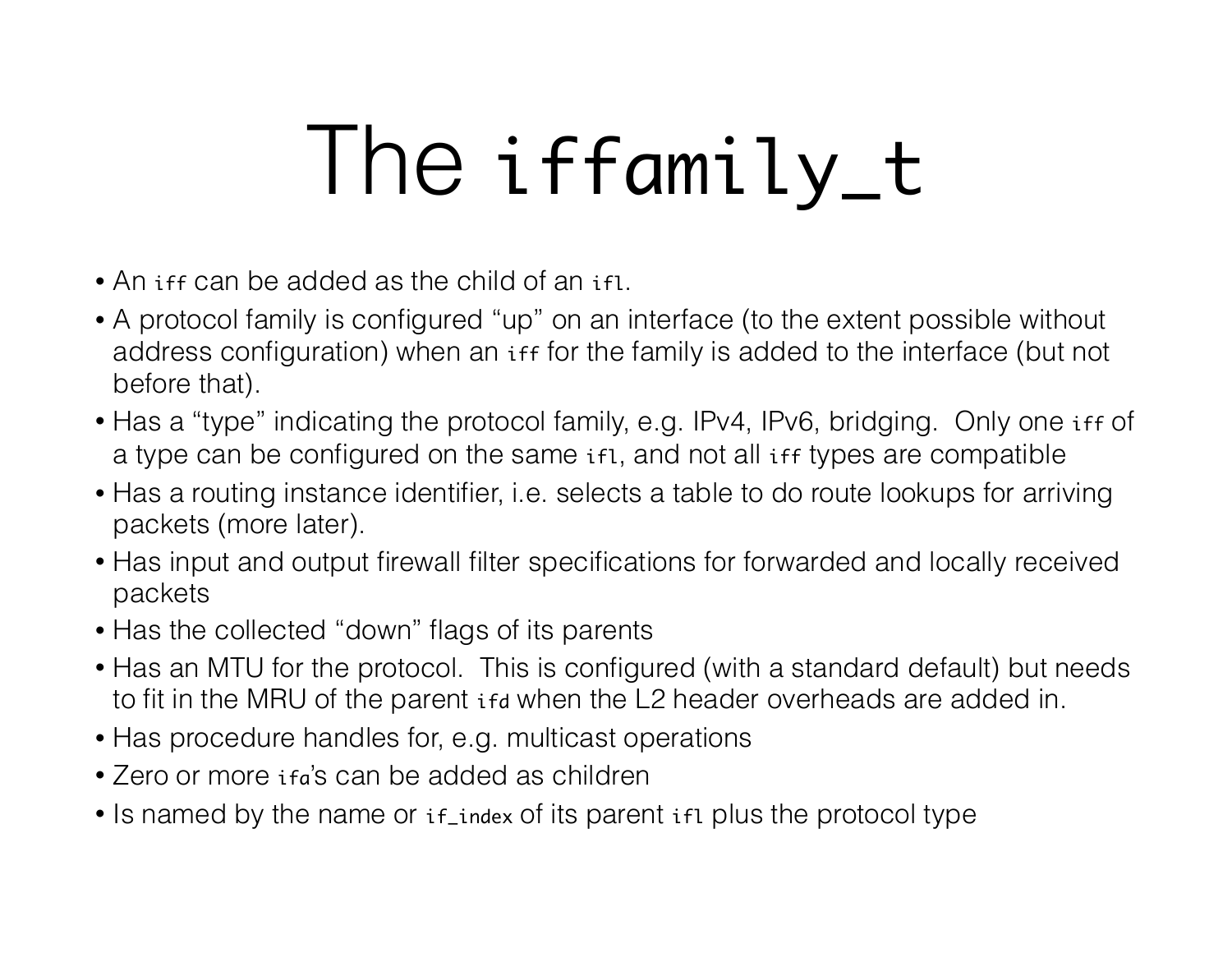### Ine ifaddr\_t

- An if a is added to an iff to configure a protocol address for that family on the interface
- if a configuration adds routes to the routing table as a side effect (or maybe as the main effect)
- There may need to be additional address preference configuration (if you have 2 addresses on the wire and send a multicast which is used? What about a unicast?)
- More or less the same as the current struct if addr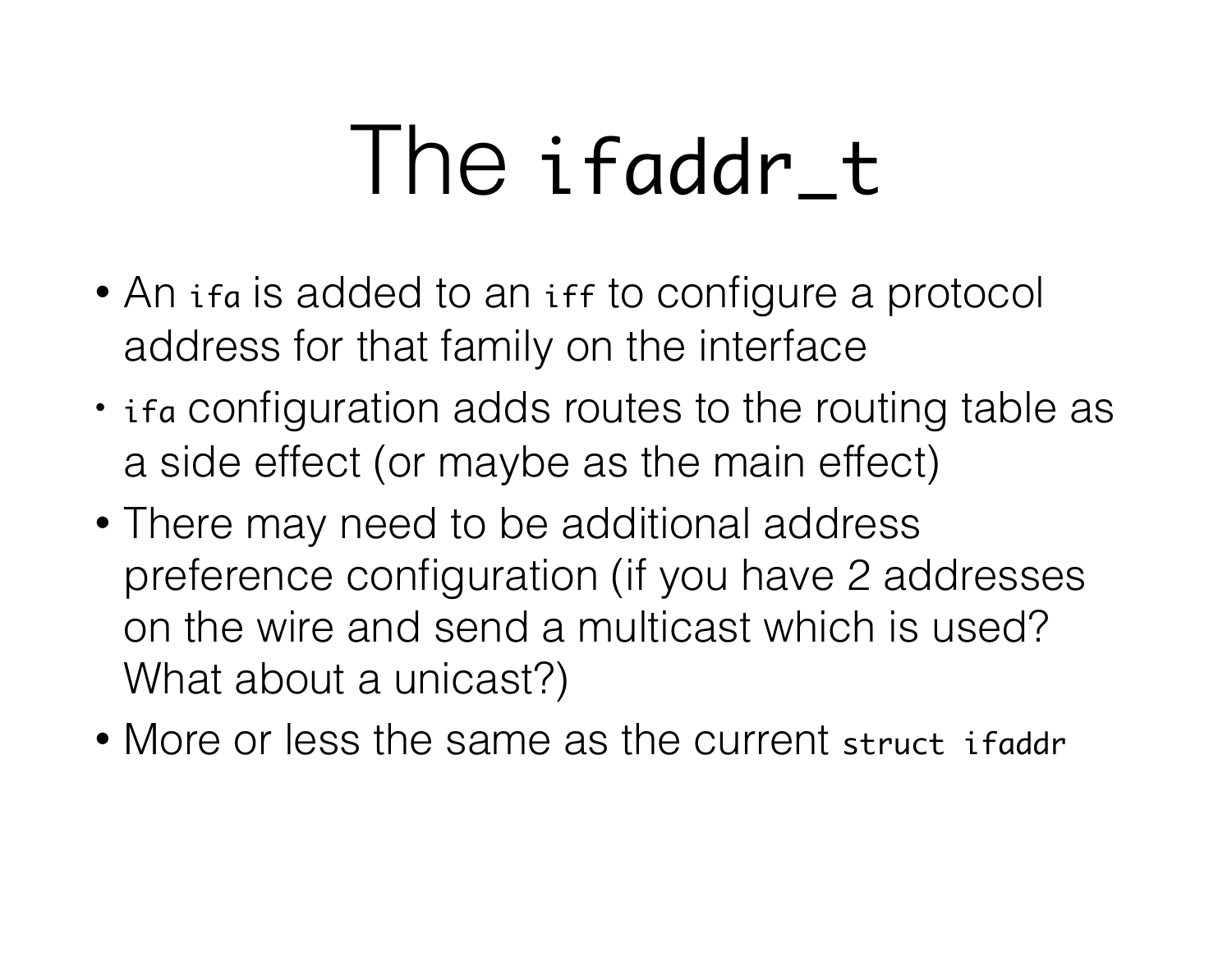### Use of This Configuration When Sending Packets

- The job of sending a packet is to find the L2 header to prepend to the packet and the output queue to add the now-encapsulated frame to
	- An L2 header associated with any bit of structure can be determined by asking the structure's parent for its L2 header and adding the structure's own contribution to it. The structure's children can recursively add their own contribution, allowing complex configurations to be built in simple increments
	- An iff knows its own protocol identifier and can get the remainder of the L2 header from its parent, maybe leaving only the L2 station address to be filled in from routing
	- An iff also knows where to queue the packet: to the queue associated with its parent ifd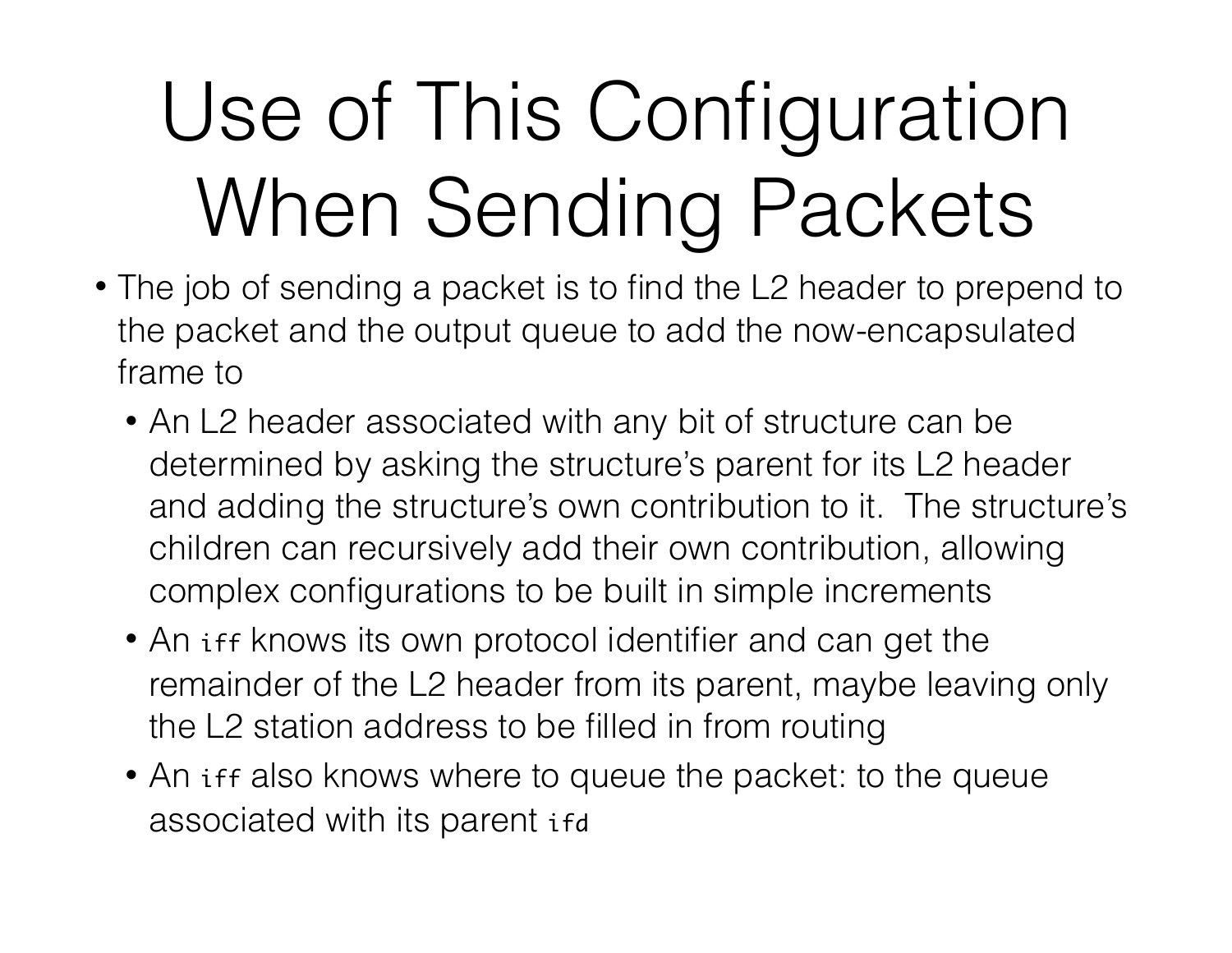### Use of This Configuration When Receiving Packets

- The job of receiving a packet is to determine the (logical) interface the packet has arrived on and a function to call to process packets of that type.
	- The parts of the L2 header needed for this determination can be extracted from an incoming packet without reference to interface configuration; it's, e.g., the VLAN tag(s), if any, the ethertype and, if the ethertype is PPPoE, the session ID and source MAC address. This is a key for a search.
	- An iff knows the value of this key for its interface and protocol. When an iff is configured it can add it that to a search structure along with the if\_index for its interface and a function that knows what to do with packets like that.
	- The driver looks up its key in the search structure. If it finds a match it knows the incoming interface and a function to call to deal with the packet. If it doesn't find a match the packet wasn't for us
- This procedure eliminates references to interface structures from the packet handling code, and deletes the big protocol case statement and knowledge of protocol types in general in favour of a generic key extraction and search
- Search structures can be modified without blocking lookups
- The elimination of protocol type knowledge from the driver makes support for L2 sockets which bind to L2 types possible, which enables support for a variety of protocols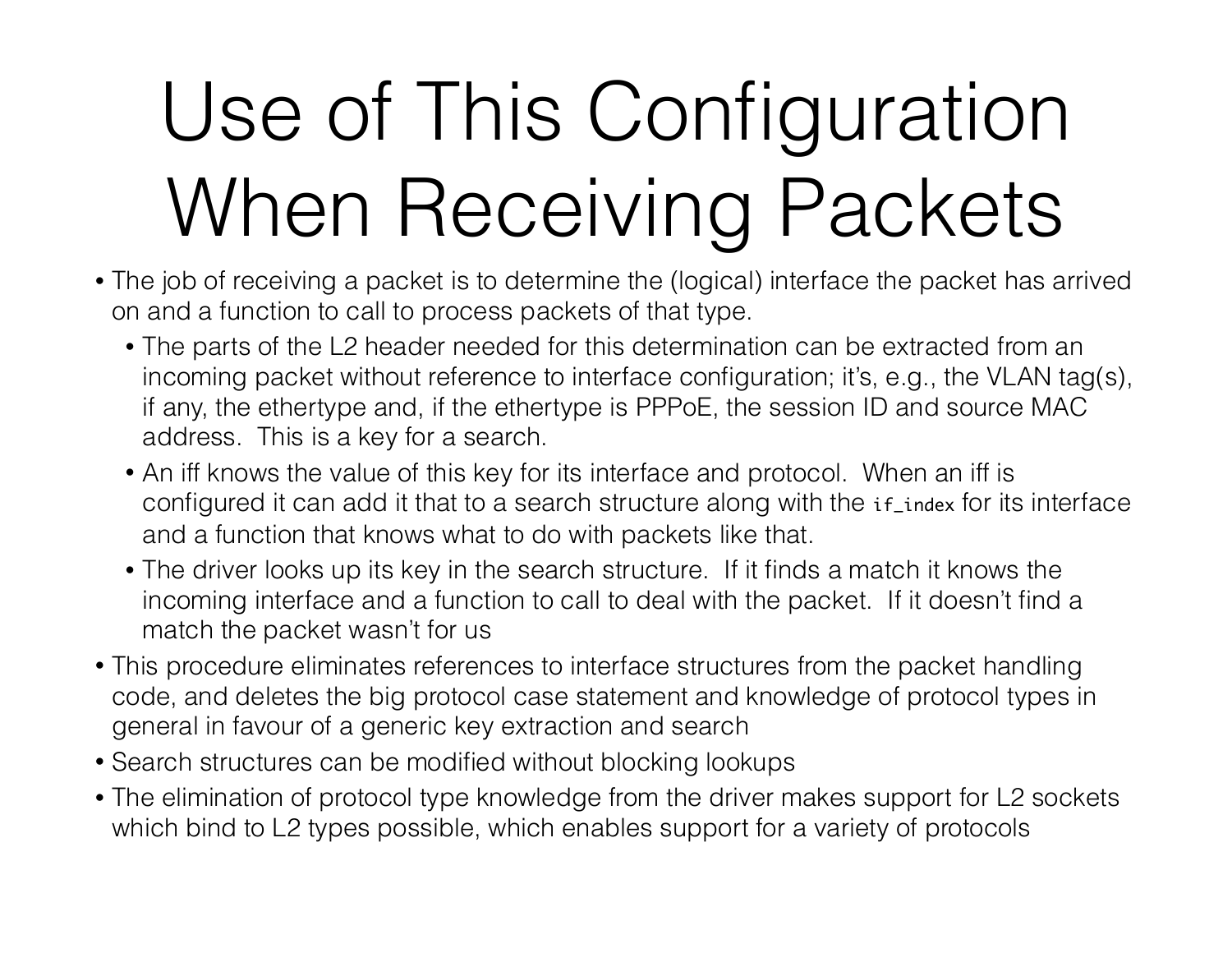# Why This Is Good

- It provides a uniformity of configuration. A PPP iffer looks the same, and its child configuration is the same, whether it is configured on an HDLC interface's ifd or a VLANed ethernet's ifl. An ethernet ifl looks the same whether it is configured on an ethernet if a or a PPP ifl
- The most common (by far) basic ifd→ifl→iff→ifa configuration can be easily made compatible with current procedures; just create the extra structures when an address is added
- When complexity is necessary, however, it provides a toolbox that can be used to build that complexity bit by bit to produce an attractive result
- Scalability is improved, not by the interface structure itself, but by using them in a way which keeps the packet handling path from having to touch them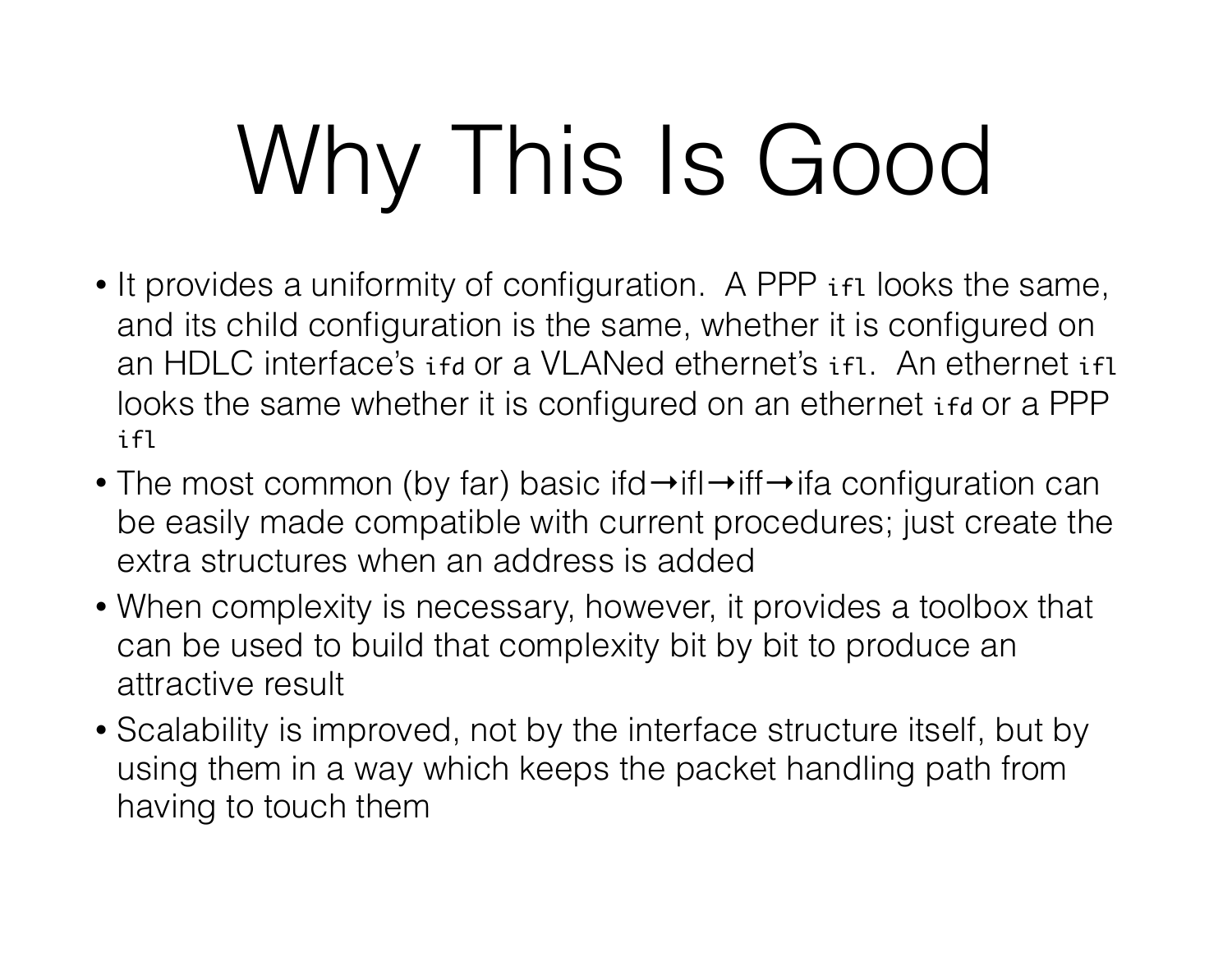## The BSD Route Table

- There isn't just one BSD route table, there's a whole bunch
	- There's a table which is consulted to determine whether an incoming packet is addressed to a local unicast address
	- If not, there's another bit of code which is used to determine whether the packet is addressed to one of several broadcast addresses
	- If not, a "route cache" is consulted to see if it knows what to do with the packet
	- If not, the radix trie forwarding table is called to see if it knows what to do
	- Oh, and there's the multicast bag-on-the-side which looks up the same address in several different tables instead
	- Not to mention SO\_DONTROUTE packets for which the interface address configuration can be used as yet another route table (an extremely slow lookup if you have a lot of interfaces)
- Each of these uses more-or-less the same data to key the search: an interface and the destination address, with the source address appended for the multicast lookup. Why do they all exist?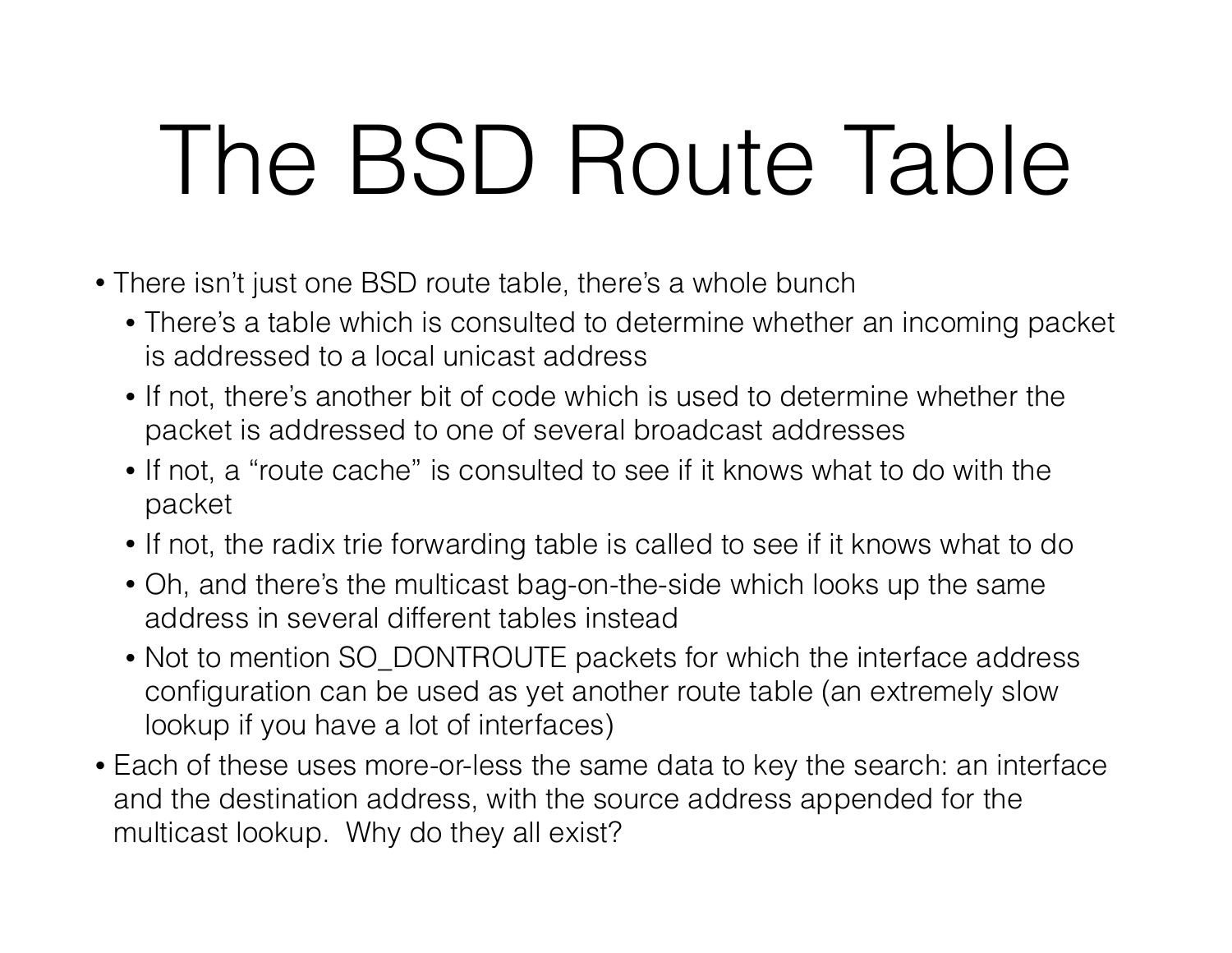# Unifying Route Lookups

- All of these lookups perform the same function. They take address and interface information and use that to determine what should be done with a packet that looks like that.
- What will be done with the packet falls into three general categories:
	- Add an L2 header to the packet and queue it to an interface (for multicast or bridging maybe more than one)
	- Receive the packet locally to see if any local applications are interested in it
	- Chuck the packet
- There is no reason to look at the destination address to see if it is multicast and, if so, do the lookup in a separate table
	- The route lookup looks at the same address and will return an appropriate result for multicast
- There is no good reason not to keep local and broadcast address routes in the same table as everything else for a single route lookup to find
	- Well, there may be structural reasons but it would be better to address these by fixing the structure rather than by breeding more route tables
- I don't believe there are inherent performance reasons to avoid full route lookups
	- If the full route lookup is too slow for you it is better to spend code improving its performance than it is to spend code inventing ways to avoid it
- It would be better if lookup structures were lockless and that's easier if there's only one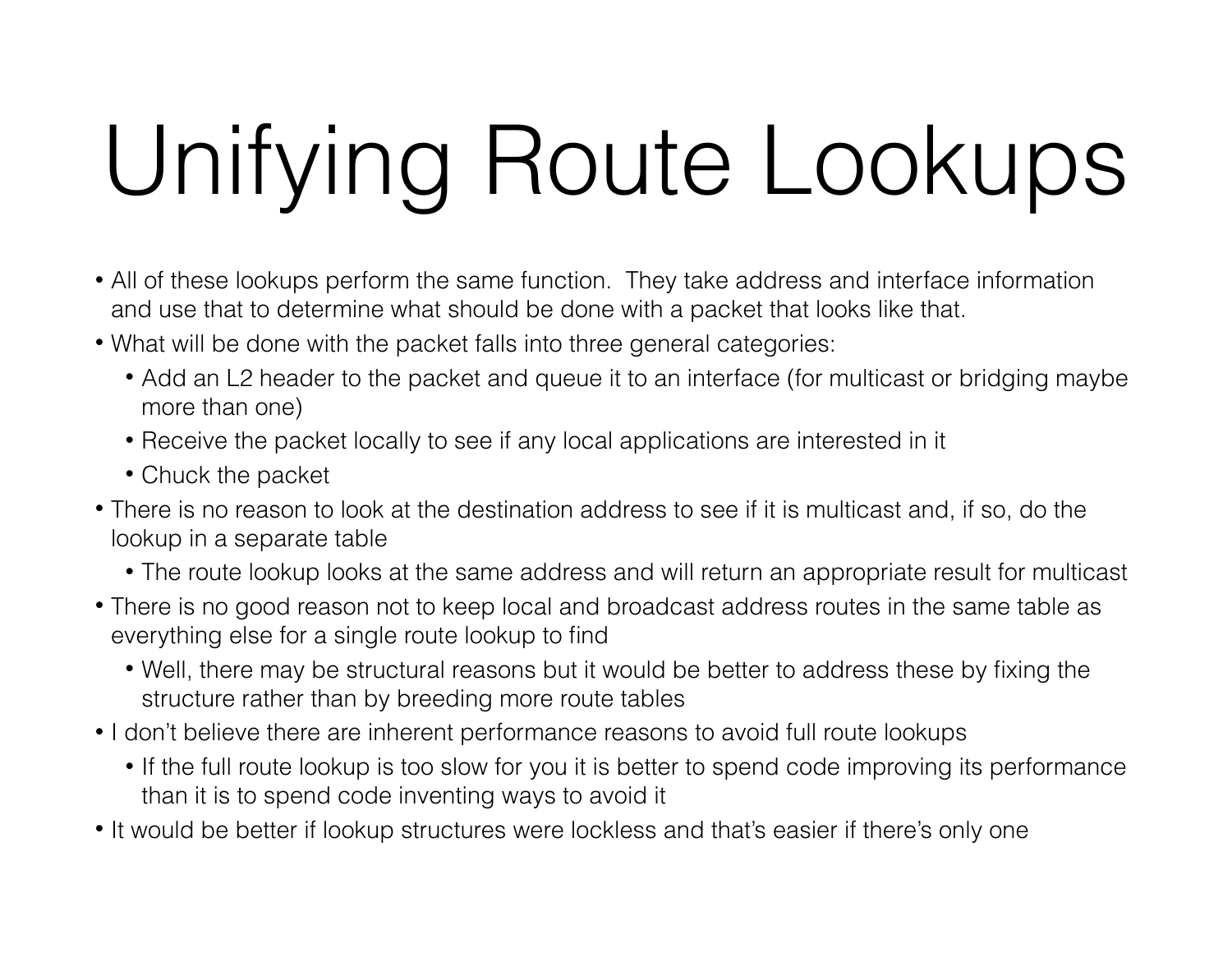### Route Tables Versus Forwarding Tables

- The issue with SO\_DONTROUTE requires a bit of understanding of this
- There can be more than one way to reach the same destination, though different interfaces or via different neighbours.
- That is, there can be more than one route with the same address prefix, with the routes being distinguished by metadata. Routing protocols often learn several (or many) routes to the same place
- A route table (or RIB) holds all the routes you know, and provides lookups using both address information and metadata to find matches. Multiple routes with the same address prefix can coexist in a route table.
- For packets arriving from an interface you know the interface and the addresses in the packet, but you don't know any metadata (ignoring SSRR options) so there is nothing to distinguish between routes to the same destination
- A forwarding table (or FIB) hence holds only one route per address prefix since that is all packet forwarding can use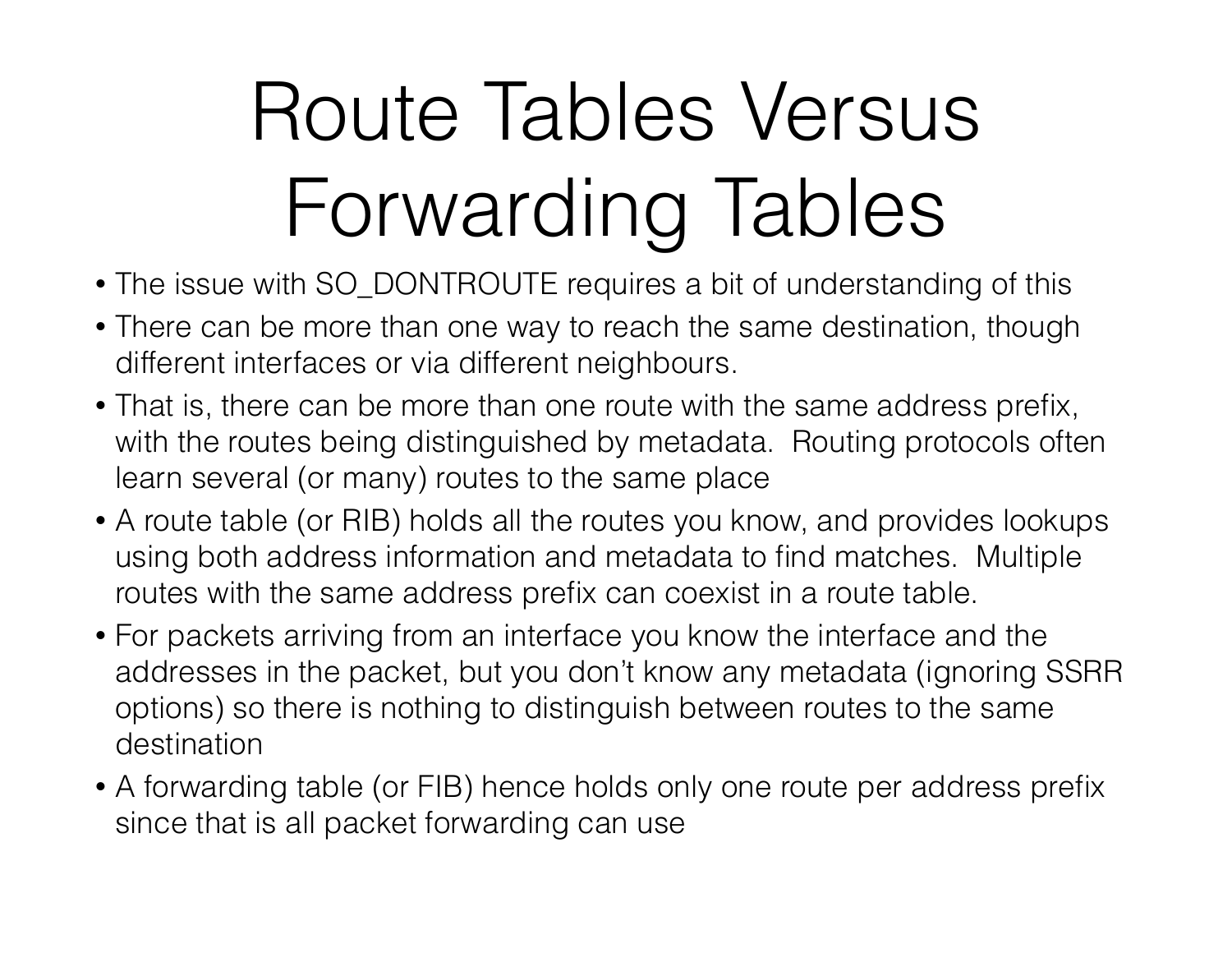### The SO\_DONTROUTE Issue

- A SO DONTROUTE lookup is a route lookup with metadata; it wants to find a particular kind of route directly to an attached neighbour, perhaps out a specific interface.
- Next hop resolution when installing routes requires an identical lookup, as does the SSRR option
- The unified solution to this is to always store interface routes in the route table and do a metadata-sensitive lookup to find the kind of route you want
- This requires storing more than one route per address prefix in some (fairly rare) cases:
	- More than one interface is configured on the same network
	- The user wants packets to the directly attached network routed indirectly instead
- Routes in the present BSD kernel are stored in forwarding tables; none can store more than one route to the same address
	- It hence can't assume all interface routes are present, even though they usually are
	- The local and broadcast address special case lookups have the same root cause
- While router forwarding paths can get by with a forwarding table, hosts and hosts-inrouters need a route table.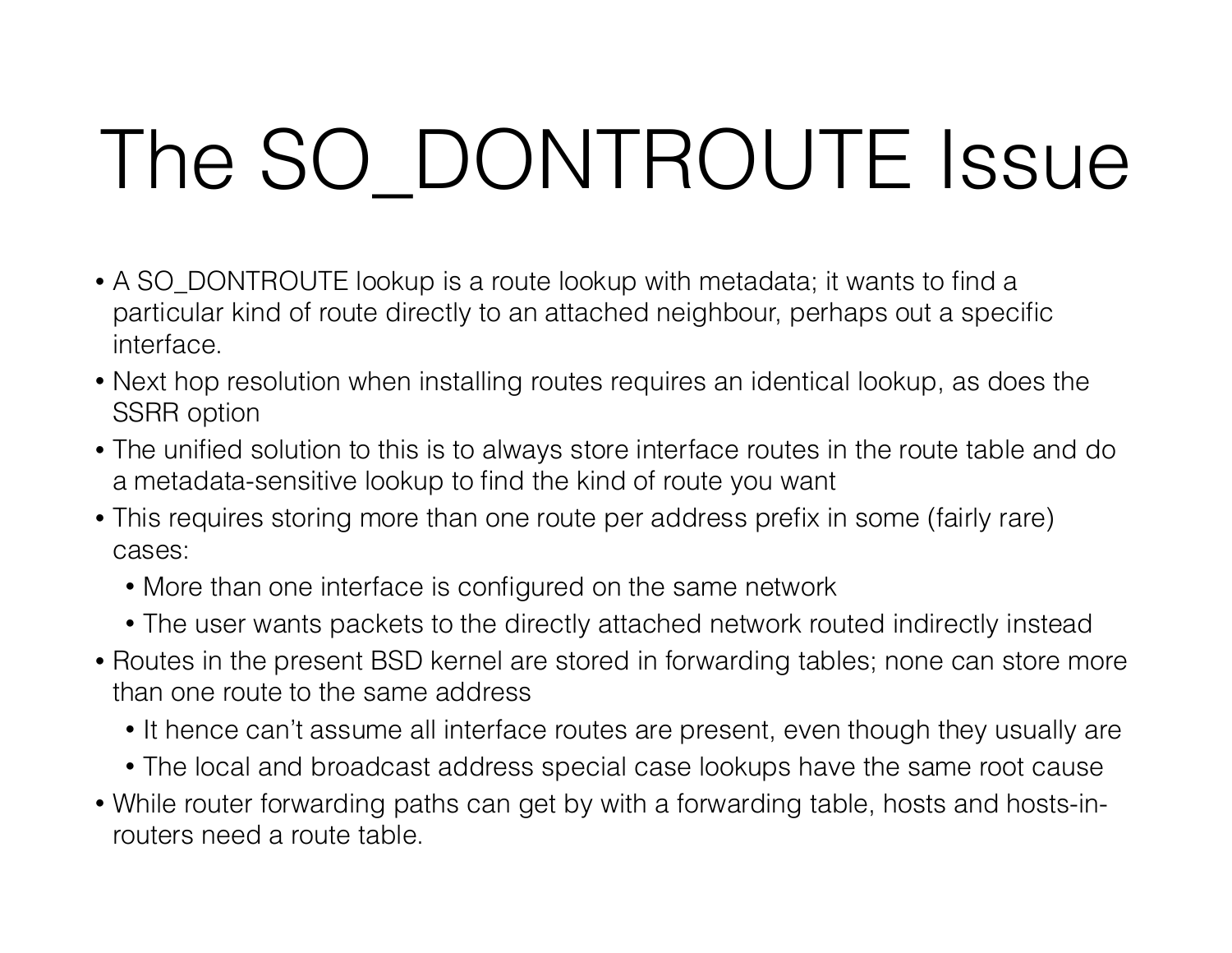## Performance

- The common argument for a forwarding path route cache is performance, that is most lookups can be satisfied in a simpler, smaller structure
- That this a net win relies on assumptions about traffic locality, and I don't know why those assumptions need to be true (though they often are for benchmarks…)
- The other assumption is that a full route lookup must be so expensive that a significant improvement in overall forwarding performance can be had by avoiding it, and this I dispute. We know more about longest match route lookups than when the BSD code was devised
- I actually have data for this (its not quite all talk). A more modern route lookup implementation may be available at http://www.netbsd.org/~dennis/rttree.tar.gz
- This implements a route table and can be modified with concurrent readers
- Scaling with table size may approach O(log(log(N)))
- Lookups were done to visit each route in a 533,000 route IPv4 table in two orders, a "bad cache" and a "good cache" order, with a 2.5 GHz Intel CPU. The results:
	- "bad cache" 150 ns average per lookup
	- "good cache" 30 ns average per lookup
- A forwarding path route cache would only improve on the latter number. On a machine where getting a packet from interface to interface in 1 us would be good this makes no difference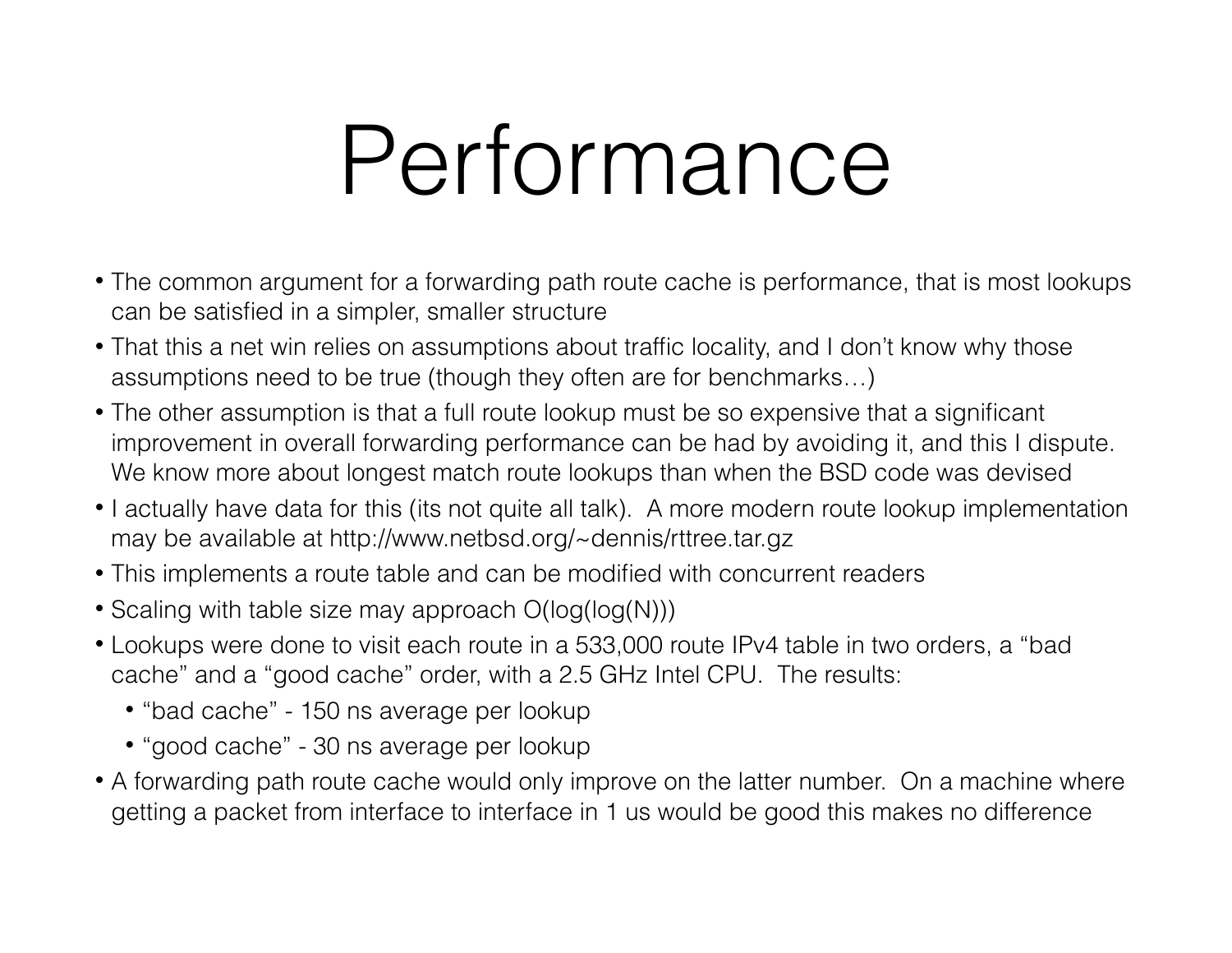## IP Multicast

- I not a fan of IP multicast. I like the service it offers but dislike what has to be done to provide it
- Never-the-less it is a standard part of the protocol suite, is in use and is certainly not different enough from the rest of IP to justify its bag-on-the-side
- Most of the "odd" things multicast forwarding requires have analogs in unicast or broadcast handling
	- Multicast forwarding routes are a prefix of the concatenated packet destination and source addresses. Just providing both addresses to the route lookup is probably as convenient as checking the address
	- Multicast next hops are lists of interfaces. Bridging next hops are too
	- Multicast needs an interface index in the route for an incoming interface check. Scoped unicast and broadcast addresses can use this too
	- Multicast forwarding routes are maintained as a cache (below 224/4), just like ND and ARP (below the subnet prefix). They can share a mechanism.
- I think the best reason to want it integrated in the route lookup is that it encourages one to think about "what would multicast do" when developing new functionality. I believe you get a better overall result this way no matter what you think about it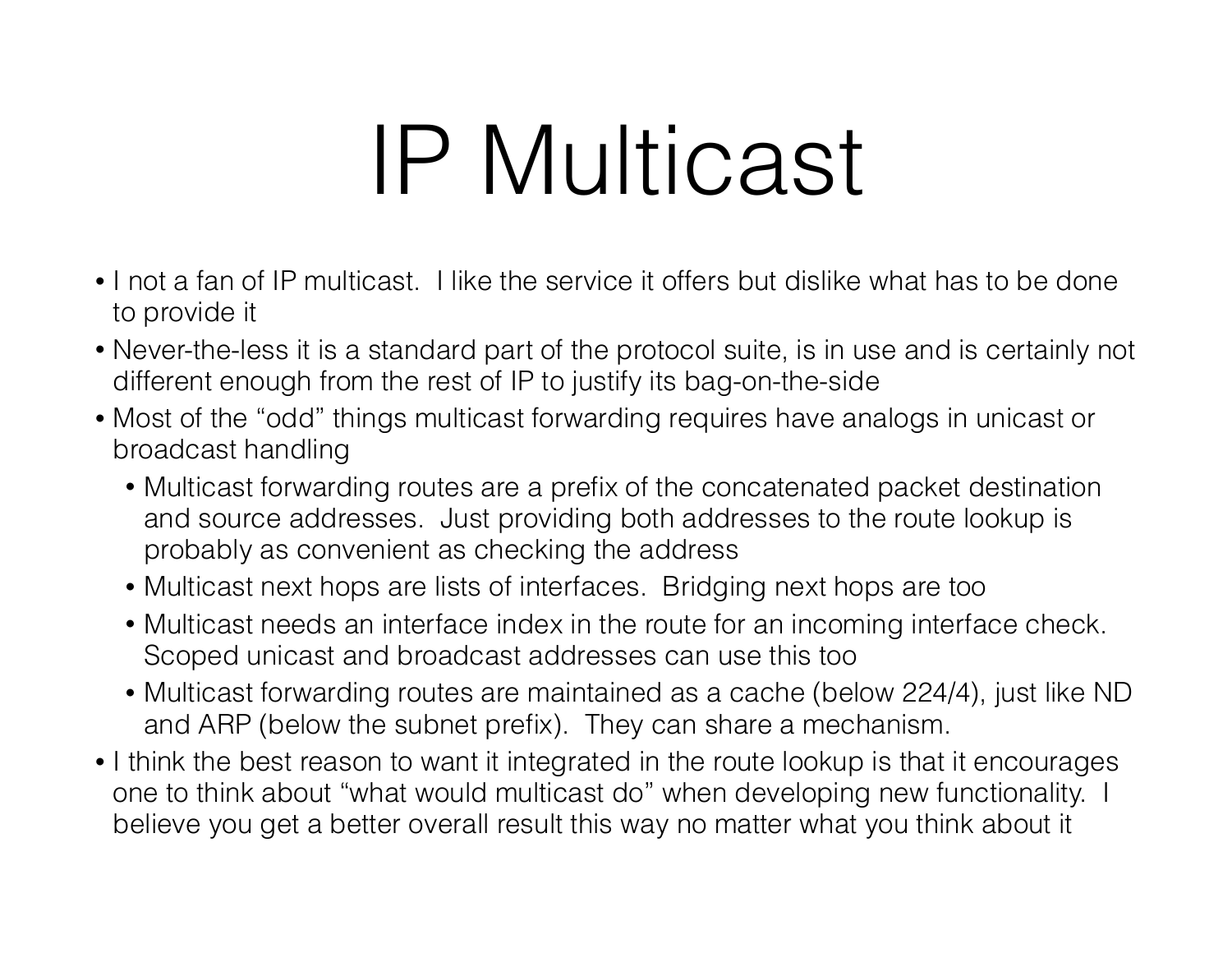## What's In A Route

- I hope I've persuaded you that wanting all address recognition done in a single table might not be mad. I can briefly describe what might be in a route
- Routes need to include the address information and prefix length, and the overhead for the structure they are stored in
- A route points at a next hop structure. All routes with the same next hop point at the same structure. This split is prompted by the fact that the number of next hops is O(#\_of\_neighbours) while the number of routes can be O(size\_of\_Internet). The latter is often much bigger than the former so it is better if routes are lean
- There needs to be a preference algorithm to choose the route to use for forwarding. This doesn't have to be fancy since multiple routes to a destination are rare and what you need to happen is usually either pretty clear or doesn't matter
- There is an interface index in the route. For routes which depend on interface address configuration it is that of the interface they depend on, otherwise it is passed by the user process and is used for an incoming interface check. There are flags to indicate when an incoming interface check should be done and what kind to do. The interface index is used as the secondary sort value by the preference algorithm.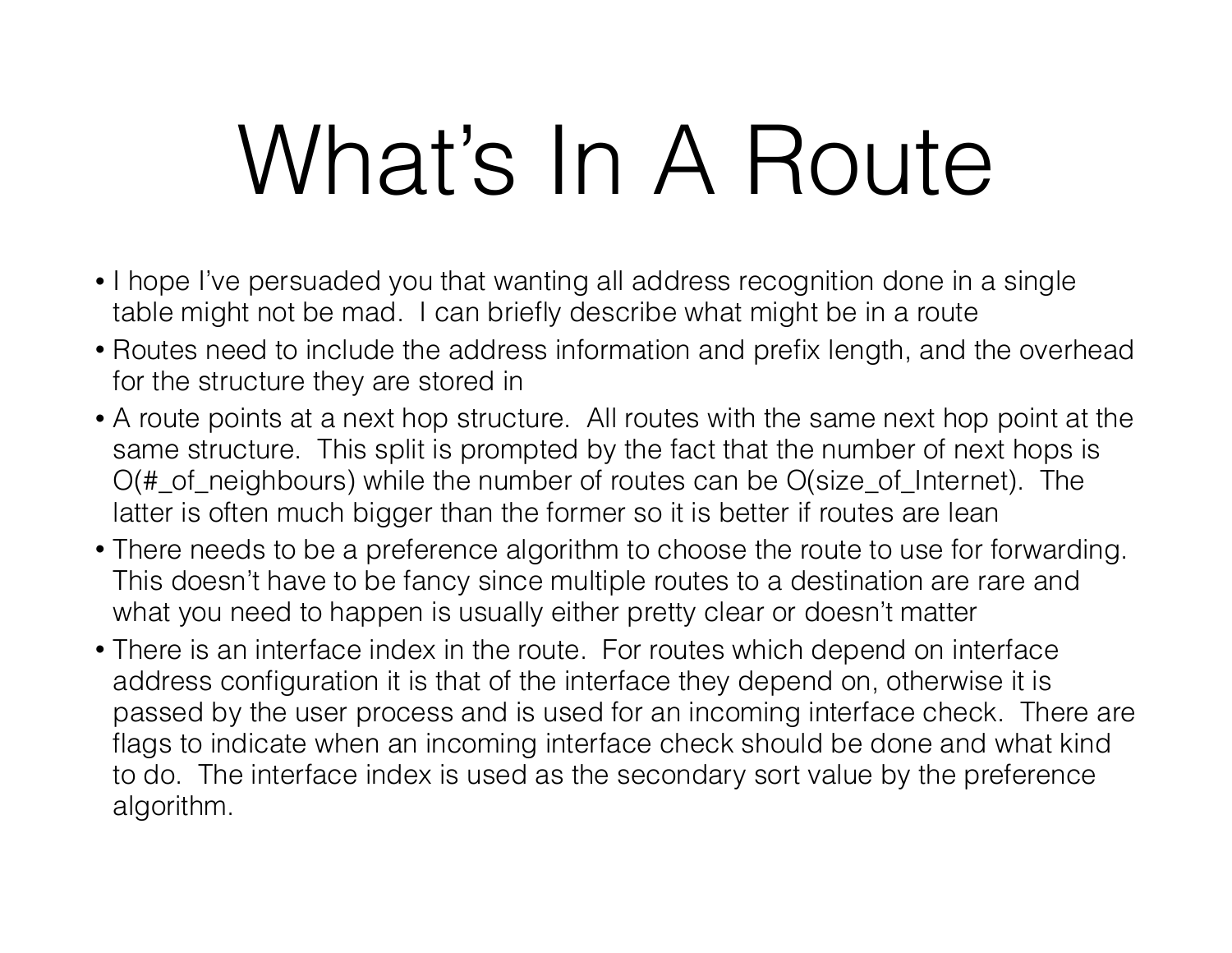# Route Types

- The route type is the primary sort value for the preference algorithm. There are a small number of route types, described in preference order.
- User routes. These are (most of the) routes added from user space and are preferred over anything else. Only one user route with a particular destination prefix can be installed since there is no reason to do otherwise; since user routes always win a spot in the forwarding table it never needs to do a metadata search to find them.
- Permanent routes. These are routes which must be present in an otherwise empty table for standard address recognition to work properly, and exist at table creation. For IPv4 these are 0/0 (so a route lookup can always return something), 0.0.0.0/32, 224/4, 224.0.0.1/32, 255.255.255.255/32 and maybe 240/4.
- Interface routes. These are routes which are added either directly as a consequence of interface configuration, or subsequently by protocols like ARP or ND or by the user. When an ifaddr\_t is added to a multiaccess interface 4 routes are immediately added, for a point-to-point interface 1 or 2. There are actually three separate types for interface routes to get the preferences to work right:
	- Interface local routes. Each of these is a local addresses from an ifaddr\_t
	- Interface destination routes. Each of these is a destination prefix from an ifaddr\_t
	- Interface routes. These are everything else
- Clone routes. These track the state of their forwarding parent in the table. Mostly used for multicast.
- There are also "ignore" versions of most route types to answer complaints about not being able to delete interface routes. These lower preference and make the routes unavailable for forwarding.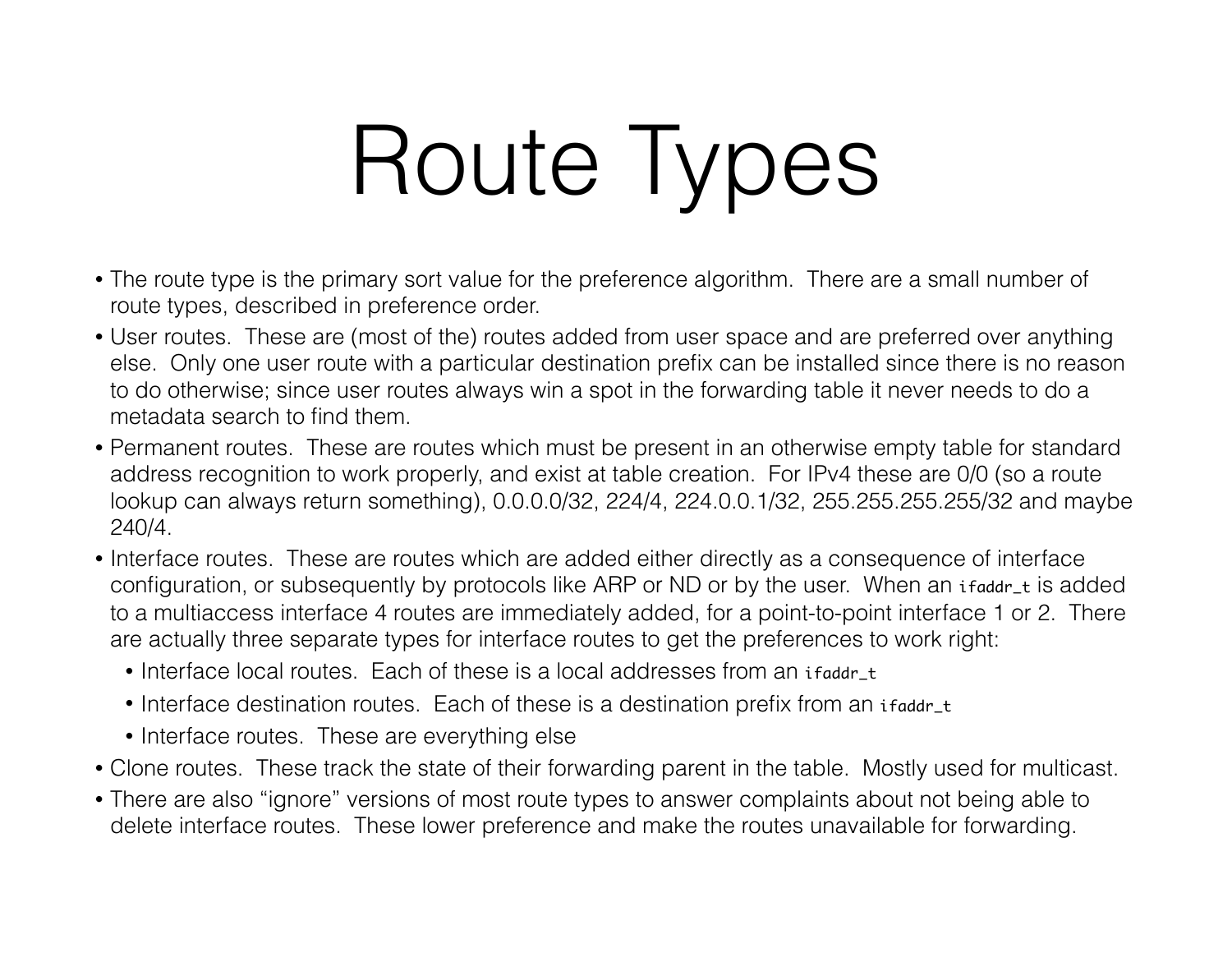## Next Hops

- The next hop is the useful result of the route lookup
- Next hops are reference counted, and are generally deleted when no references remain
- The next hop has a type which describes what it will do with the packet. It is used by user space to indicate the kind of next hop a route should have and the data that needs to be included in that specification
- The next hop has an output function. A packet is delivered by calling the output function with the next hop, the packet and an indication of whether the packet was received from an interface or originated by the local host
- The complexity is that the next hop output will need to do different things depending on whether the packet was received or originated
	- Received packets have not yet been forwarded (i.e. checked for options and had the TTL decremented, or dropped), while originated packets don't need to be
	- This is the structural change that enables route table unification
- In general, however, doing a full classification before the packet forwarding simplifies the work in each individual case even as it multiplies the places where this needs to be done. There's seldom a free lunch…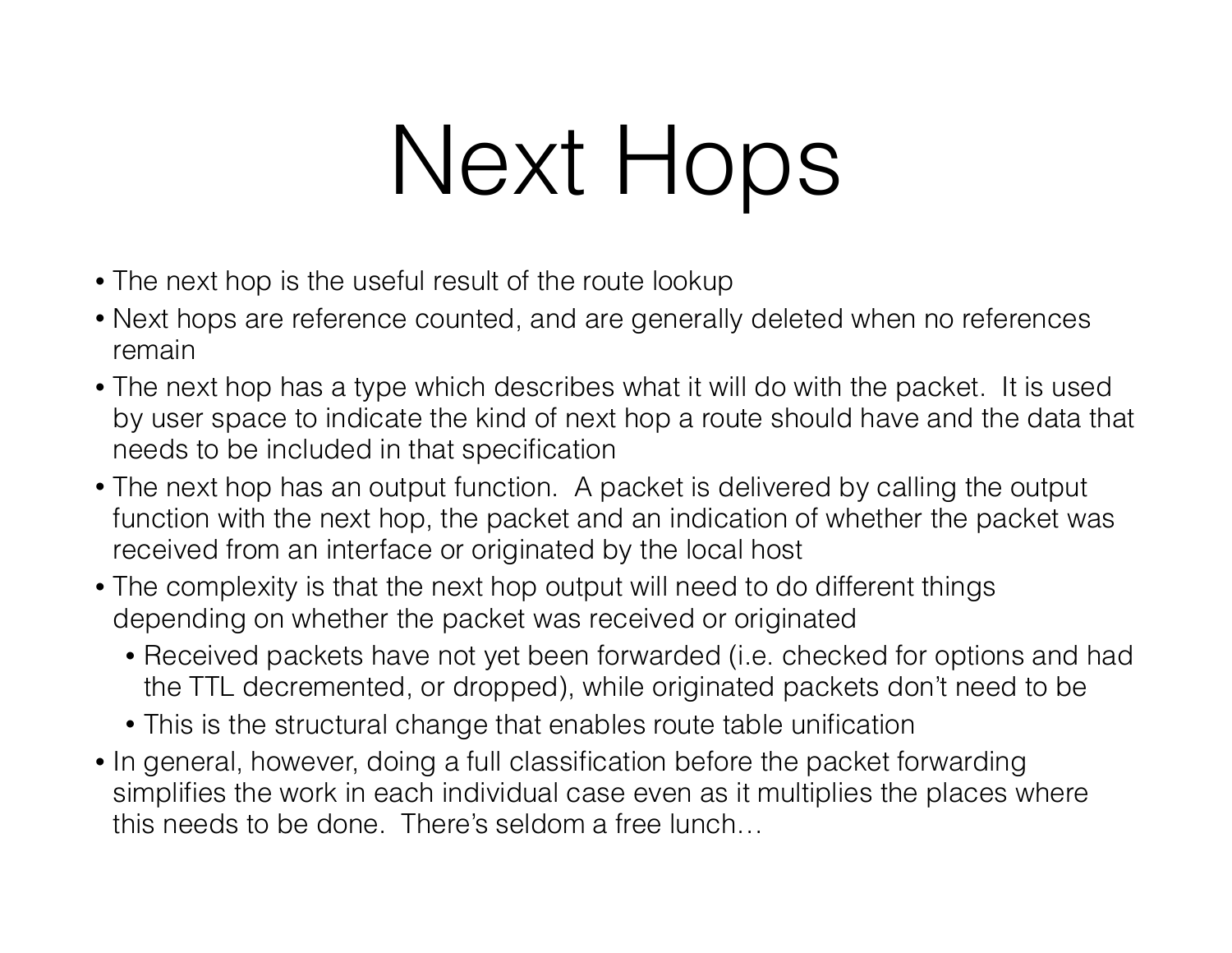# Routing Instances

- Now that we've packaged all routing information in just one spot it becomes convenient to have more than one route table
- Each routing instance is assigned an index. If you have only one table it is index 0, which is also the default when a table index is not specified, so all this is transparent when you only have one
- Each iffamily\_t is configured with a routing instance. This is the table it adds its interface routes in, and is where the route lookup of packets arriving on the interface is begun
- When a packet is received by a local application the routing instance associated with the packet is the one that recognized the packet as being local. This may not be the same table that the lookup began in, but is the table where lookups for replies will begin
- Addresses now need to be qualified by routing instance, e.g. in socket bindings.
- Service sockets with only a port binding can receive packets from any instance; connections they accept will be bound to the instance of the incoming packets. Service sockets can also be bound to a particular instance (and will certainly be if the socket binding includes an address) to only receive packets from that instance
- A socket option allows an unbound socket to be associated with an instance before binding or connecting it, otherwise you get 0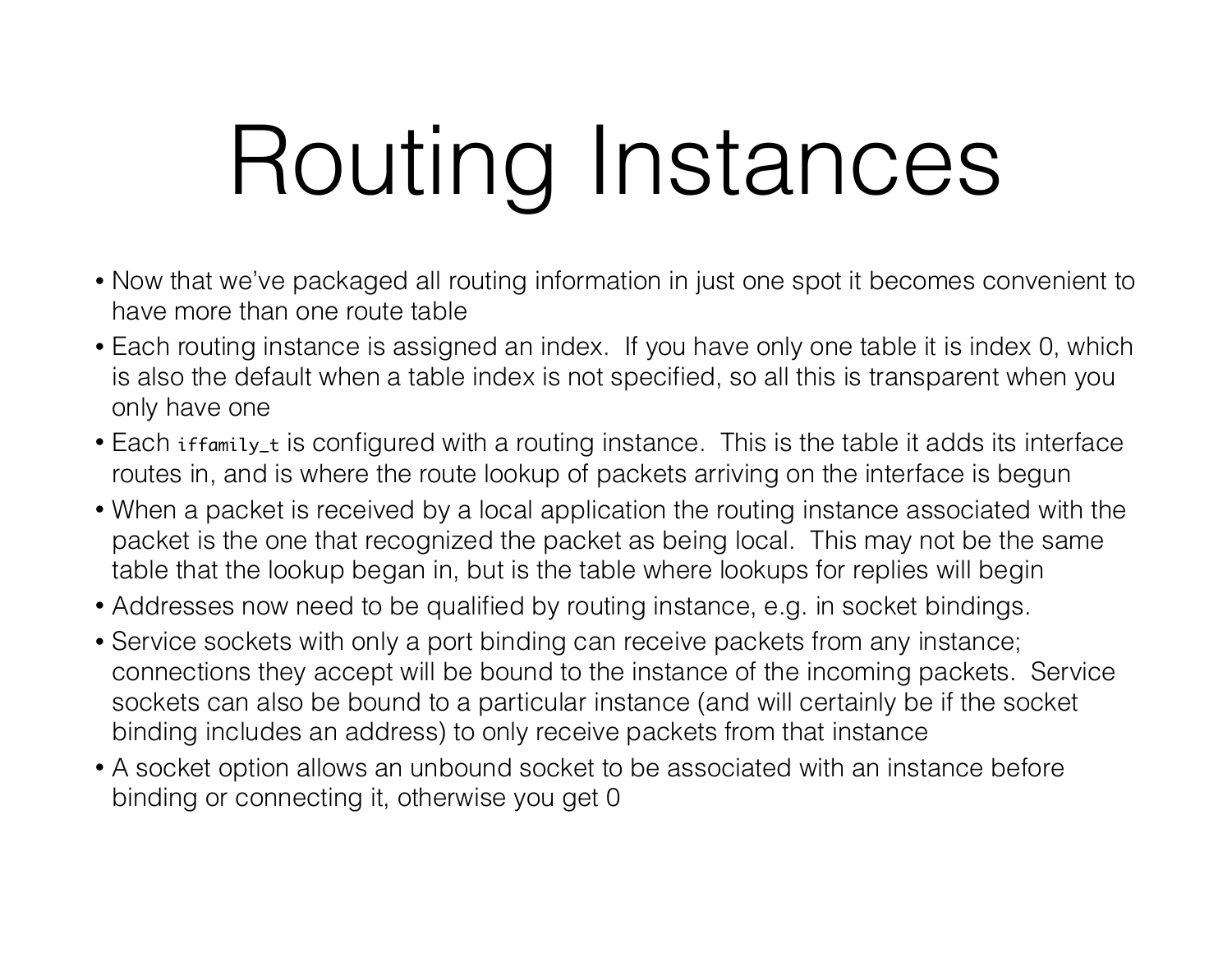# Routing Instance Uses

- Routing instances are needed by routers to implement VRFs.
- Routing instances provide an interesing way to structure a NAT implementation, by separating "inside" and "outside" routes into separate tables. This allows you to have more than one "inside", even if the addresses overlap
- For a host this can address an occasionally occurring problem: if you have 2 Internet providers and one host with an address from each provider, how can you route the return packets to the same provider's router that the incoming packets arrived from?
	- Assigning the providers to different instances allows you to have two default routes (if the routers must be on the same interface, however, you could invent a new next hop type instead…)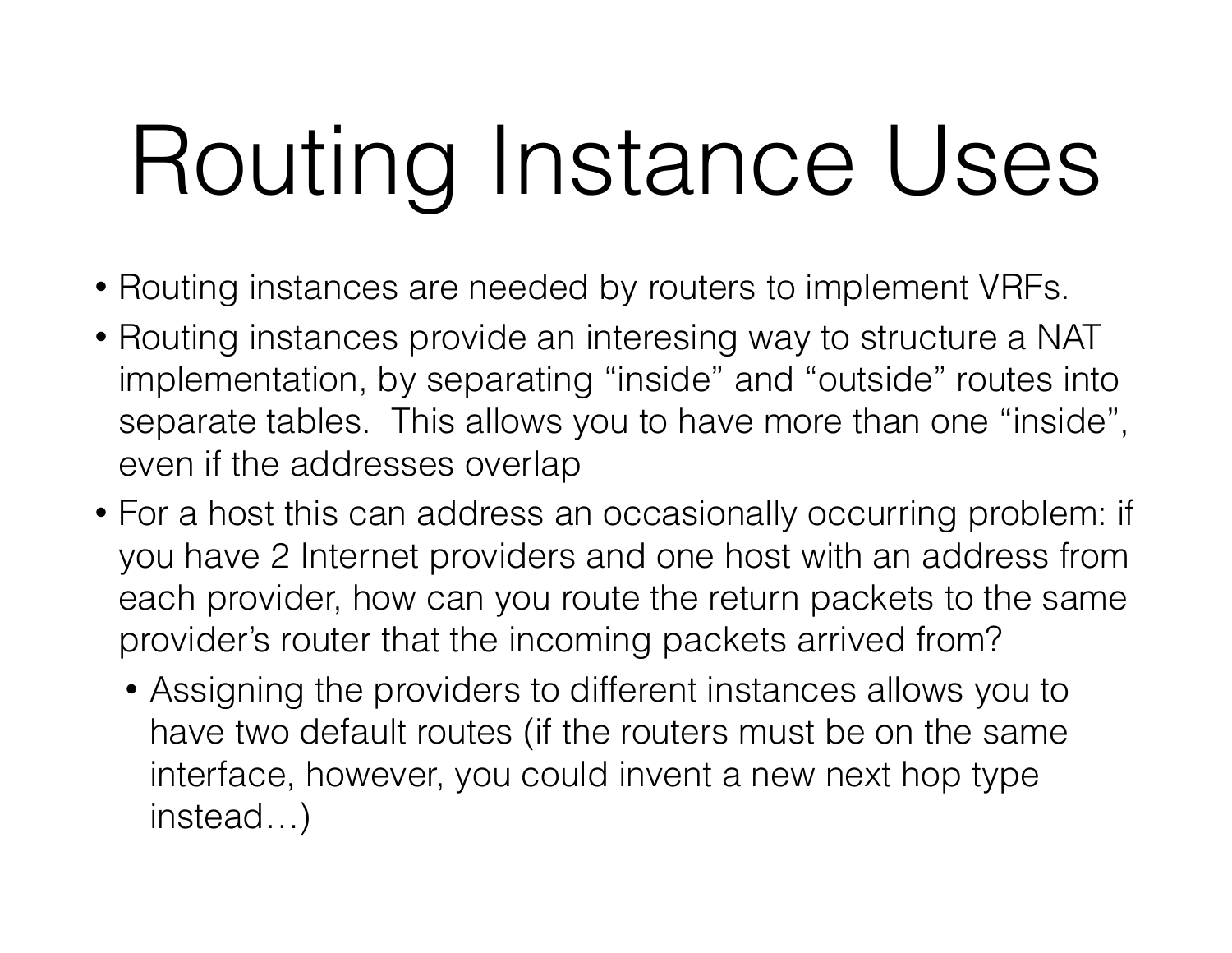### Interface Dynamics and the Interface Index

- We've moved from having forwarding path interest in interface structures being directed at the relatively stable struct ifnet, which comes and goes only when hardware does, to the iffamily\_t structure, which can be added and deleted at a whim
- This requires discipline concerning what is allowed to point directly at an interface structure (this discipline should be observed even now since hardware does come and go too). In particular the only structures allowed to point directly at an interface structure are those which will go away when the interface does
- Fortunately, there are two such structures in about the right spot. The search structure used to demultiplex to logical interface and protocol depends on the iff of the incoming interface while the next hop depends on the iff of the outgoing interface
- Every other reference to an interface is stored in the form of an if\_index. This includes the most egregious offender, packets. The if\_index may be dereferenced to find the interface but this operation is allowed to return NULL.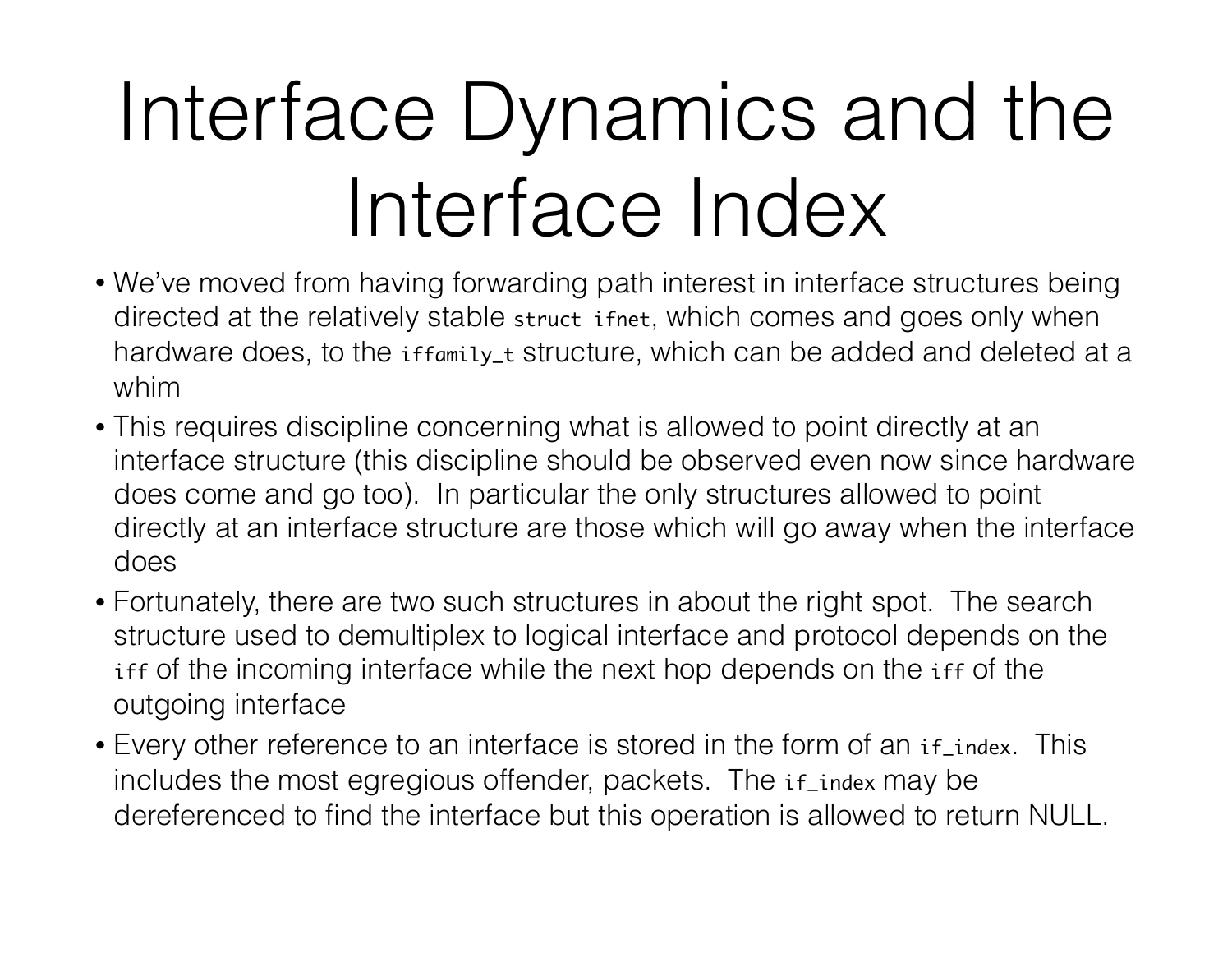### Centralized PCB Demultiplexing

- I am also a fan of centralizing PCB demultiplexing, that is of determining the protocol session and socket for a packet directly with a single lookup using the protocol 5 tuple (or 6-tuple counting an instance ID, or 7-tuple counting the incoming interface index), rather than demultiplexing to the protocol and having each do its own thing
- The reason is that it is useful for this lookup to be done in a lockless structure and this is easier if there is only one of them
- If you can get all the way from the interface to an individual protocol session without (signficant) locking then the locking you do have to do becomes very fine grained.
- In fact I actually prefer a different strategy: Rather than processing the packet all the way to the socket in this thread, instead queue the packet to a per-protocol-session queue and schedule the high layer protocol processing to be done by a thread running on the CPU of the likely receiver of the packet's data
	- This gives you parallelism in the network stack even when the network card only interrupts a single core, and allows the core being interrupted to spend most of its time doing what it must do, getting packets from the interface and figuring out who wants them
	- This is debatable, though, so I won't push it further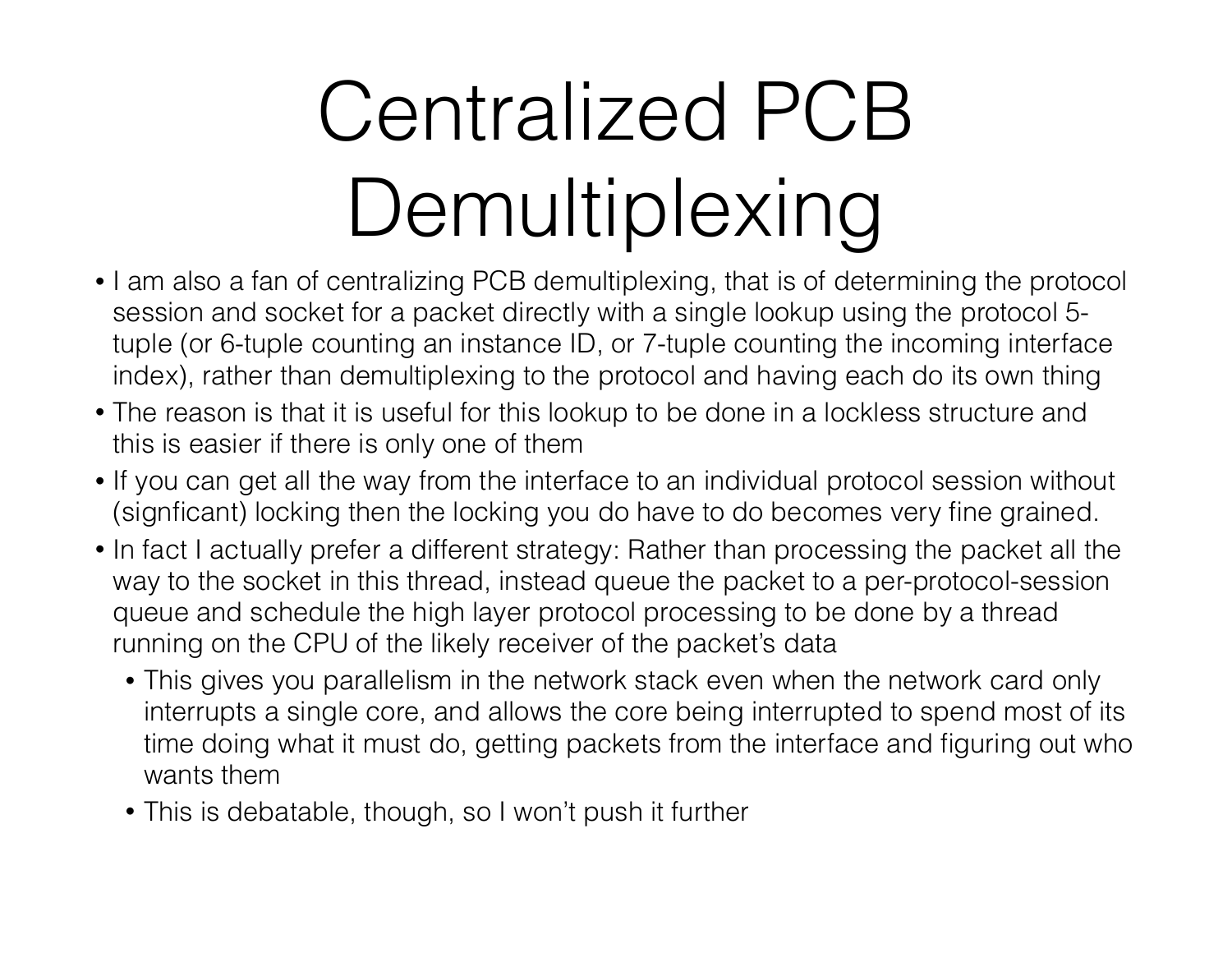# The PCB Lookup Key

- The PCB lookup is keyed by the following fields:
	- IP protocol
	- Local port (or maybe SPI for IPSEC)
	- Remote port
	- Routing instance index
	- Local address
	- Remote address
	- Incoming interface index
- Any field may be wild-carded. Nodes in the search structure have a mask indicating which fields must be matched
- There are fairly well defined best match semantics. In addition to entries for bound TCP sockets you can have an entry for the TCP protocol alone whose "protocol processing" consists of sending a port unreachable.
- The incoming interface index match allows one to bind a socket to receive only packets which arrive on a particular interface. This can be useful for routing protocols, or for DHCP
- When a socket is ready for use it inserts an appropriate entry to attract packets to itself
- The structure I have is a hybrid hash table/tree. It allows modifications to be with concurrent readers; some additions to the structure can be made without locking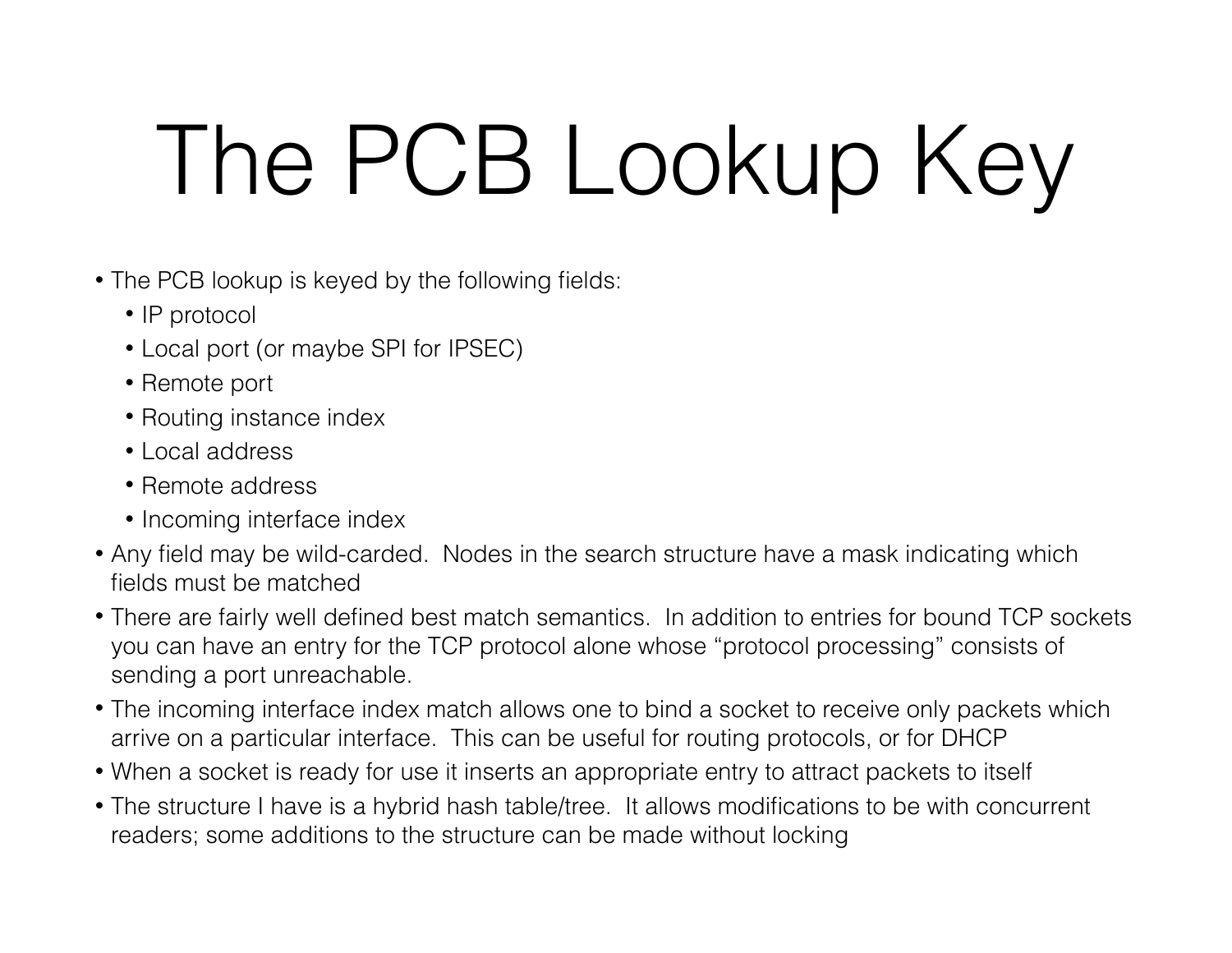### What To Notice About This

- We mentioned a lookup at the input interface to determine the logical interface, a route lookup and a PCB lookup.
- The described forwarding path manages to get a packet from the input interface to an output interface or protocol session accessing only data in or directly pointed to by the results of lookups in those 3 data structures, all of which can be modified while being read
- You can delete interface configuration by removing the referencing structures from those tables and waiting until all operations that could be holding a late reference to them have finished. Once that's done you are free to delete the interface configuration.
- No packet processing needs to be blocked to do this. If you structure the packet processing path well you don't need locks
- The use of appropriately scalable data structures for searches accommodates large numbers of routes and a large interface configuration.